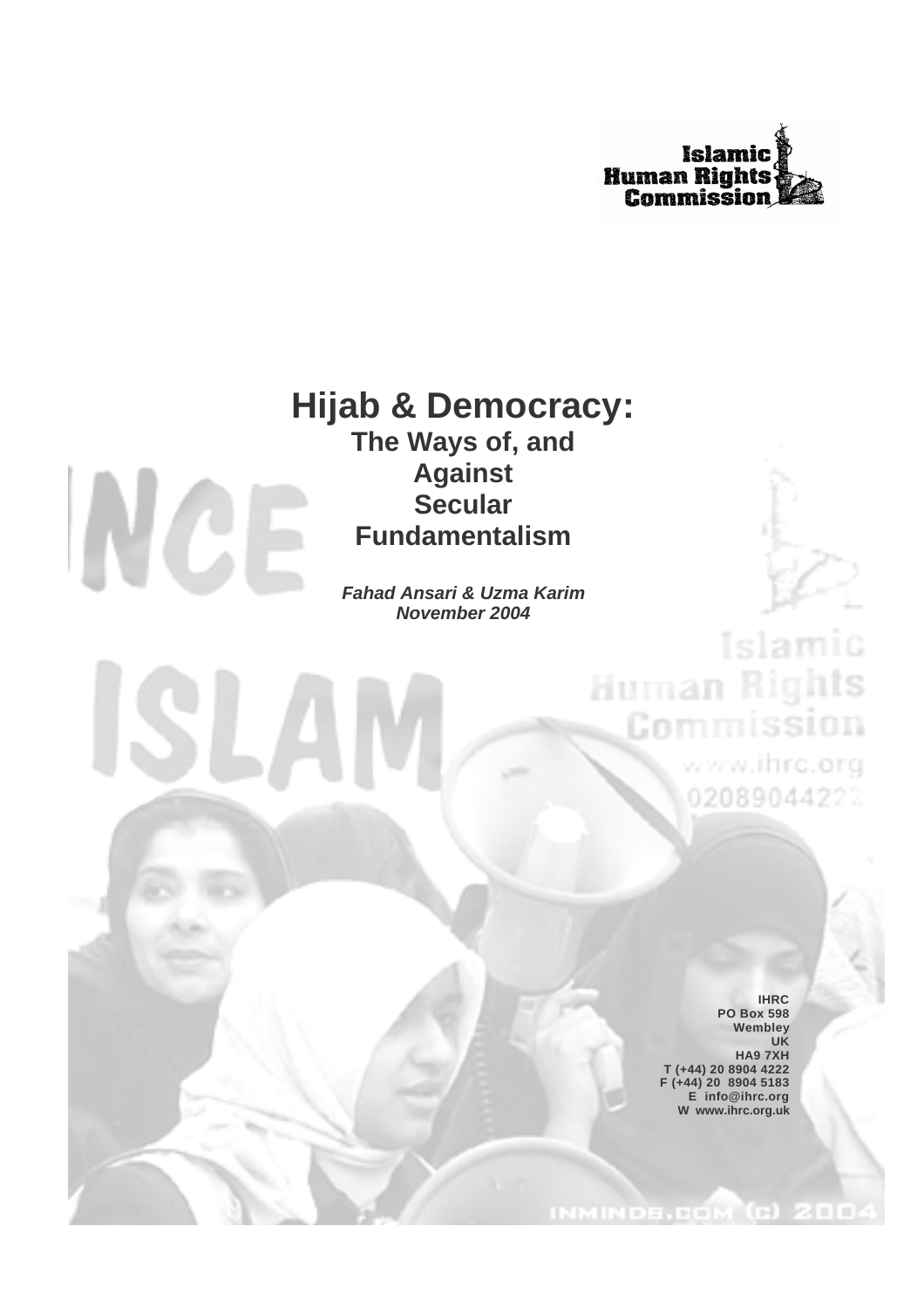First published in Great Britain in 2004 by Islamic Human Rights Commission PO Box 598, Wembley, HA9 7XH

© 2004 Islamic Human Rights Commission

Printed in England by Islamic Human Rights Commission

All rights reserved. No part of this book may be reprinted or reproduced or utilized in any form or by any means electronic, mechanical, or other means, now known or hereinafter invented, including photocopying and recording, or in any information storage or retrieval system, without permission in writing from the publishers.

ISBN 1-903718-36-8



**Protestors at IHRC vigil outside French Embassy, London, January 2004**

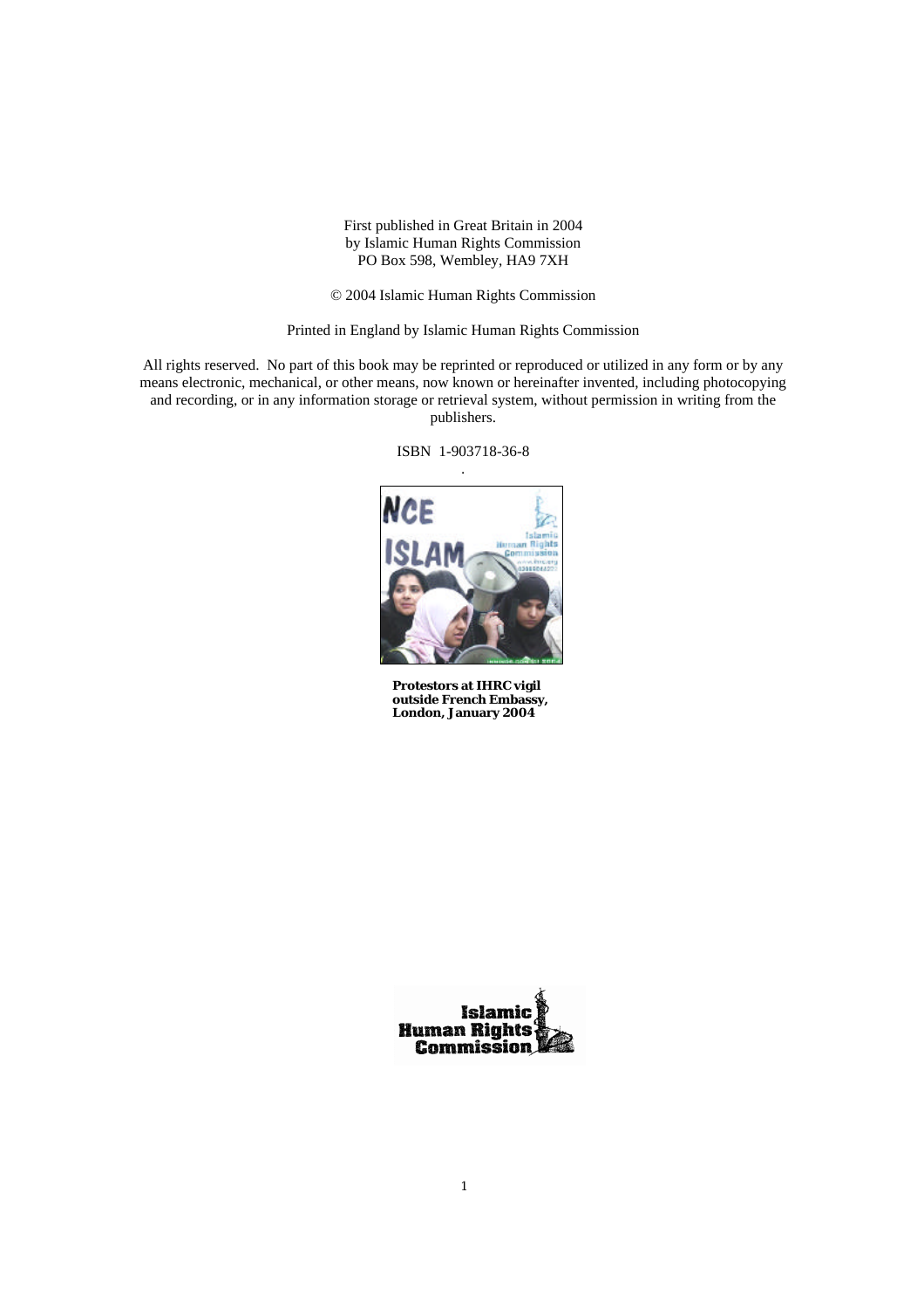# **CONTENTS**

| <b>Muslim Women, Human Rights and</b><br><b>Religious Freedom:</b><br><b>Europe Under the Spotlight of National and</b><br><b>International Law</b> | 4                                                                                                                                                                  |
|-----------------------------------------------------------------------------------------------------------------------------------------------------|--------------------------------------------------------------------------------------------------------------------------------------------------------------------|
|                                                                                                                                                     |                                                                                                                                                                    |
|                                                                                                                                                     | 4                                                                                                                                                                  |
|                                                                                                                                                     | 4                                                                                                                                                                  |
|                                                                                                                                                     | 4                                                                                                                                                                  |
|                                                                                                                                                     | $\overline{5}$                                                                                                                                                     |
|                                                                                                                                                     | $\overline{5}$                                                                                                                                                     |
|                                                                                                                                                     | $\boldsymbol{6}$                                                                                                                                                   |
|                                                                                                                                                     | 6                                                                                                                                                                  |
|                                                                                                                                                     | 6                                                                                                                                                                  |
|                                                                                                                                                     | 6                                                                                                                                                                  |
|                                                                                                                                                     | 8<br>9                                                                                                                                                             |
|                                                                                                                                                     | 9                                                                                                                                                                  |
|                                                                                                                                                     | 9                                                                                                                                                                  |
|                                                                                                                                                     | 10                                                                                                                                                                 |
| <b>Good Practice on the Headscarf in Europe</b>                                                                                                     | 12                                                                                                                                                                 |
|                                                                                                                                                     | 12                                                                                                                                                                 |
|                                                                                                                                                     | 12                                                                                                                                                                 |
|                                                                                                                                                     | 13                                                                                                                                                                 |
|                                                                                                                                                     | 13                                                                                                                                                                 |
|                                                                                                                                                     | 14                                                                                                                                                                 |
|                                                                                                                                                     | 14                                                                                                                                                                 |
|                                                                                                                                                     | 14                                                                                                                                                                 |
|                                                                                                                                                     | 15                                                                                                                                                                 |
|                                                                                                                                                     | 15                                                                                                                                                                 |
|                                                                                                                                                     | 15                                                                                                                                                                 |
|                                                                                                                                                     | 16                                                                                                                                                                 |
|                                                                                                                                                     | 17                                                                                                                                                                 |
|                                                                                                                                                     | 17                                                                                                                                                                 |
| <b>French Ban on Religious Signs in School</b>                                                                                                      |                                                                                                                                                                    |
| to Education and Work                                                                                                                               | 18                                                                                                                                                                 |
|                                                                                                                                                     | 18                                                                                                                                                                 |
|                                                                                                                                                     | 18                                                                                                                                                                 |
|                                                                                                                                                     | 19                                                                                                                                                                 |
| <b>Comparable Cases</b>                                                                                                                             | 19                                                                                                                                                                 |
|                                                                                                                                                     | a. Freedom of thought, conscience and religion<br>b. Freedom from discrimination<br>c. The right to education and work<br>violates Freedom of Religion, and Rights |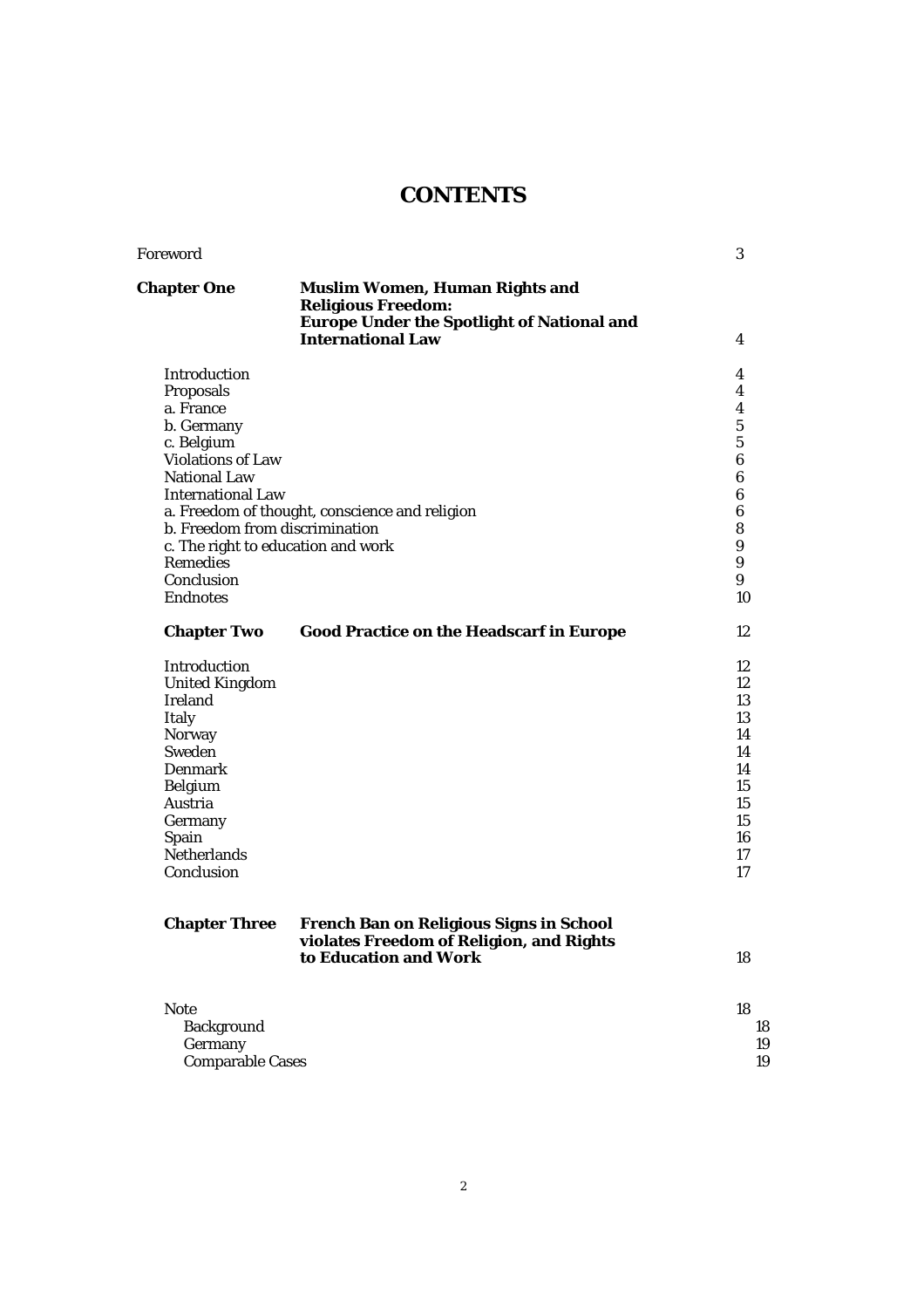# **FOREWORD \_\_\_\_\_\_\_\_\_\_\_\_\_\_\_\_\_\_\_\_\_\_\_\_\_\_\_\_\_\_\_\_\_\_\_\_\_\_\_\_\_\_**

In December 2003, the French government confirmed that from the new school year in September 2004, ostentatious religious symbols were to be banned.

At the time of writing, 13 schoolgirls have been expelled from schools for refusing to remove their hijab – headscarves, a further 62 cases are pending. In Germany the Supreme Court has upheld a decision to ban teachers from wearing hijab in schools. Belgium is looking to copy the French laws and other European countries have started looking at these examples. In the UK, the High Court upheld a ban on the jilbab (long coat) at a Luton school and further cases have come the fore since.

This report is a compilation of briefings written for IHRC that were produced over the last year in response to these events, addressing good practice, where it has hitherto existed, and highlighting the breaches of international law and norms where it has become ever apparent in the last twelve months.

The attack on hijab is not new – indeed in France over the last decade it is estimated that 400 girls were expelled as a result of the licence granted to head teachers to ban hijab at school. Its sudden upsurge and the trend across Europe bodes ill for the rights of Muslim women to practice their faith and enjoy the same rights as their fellow citizens.

As the following chapters show, Muslim women in Europe have become the latest targets of resurgent prejudice that combines misogynistic precepts with racist and Islamophobic rhetoric.

Islamic Human Rights Commission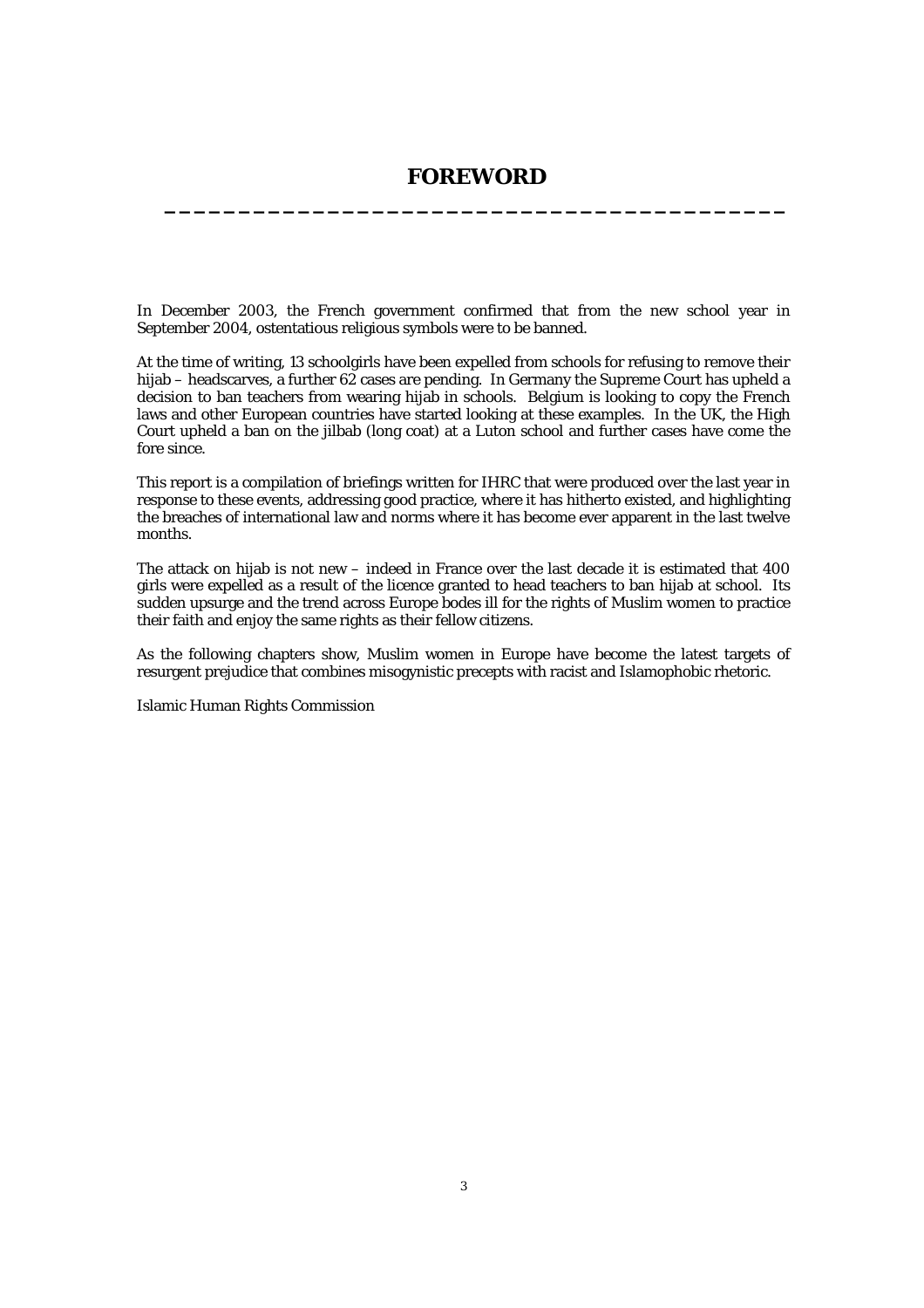# **CHAPTER ONE**

# **Muslim Women, Human Rights and Religious Freedom: Europe Under the Spotlight of National and International Law**

\_\_\_\_\_\_\_\_\_\_\_\_\_\_\_\_\_\_\_\_\_\_\_\_\_\_\_\_\_\_\_\_\_\_\_\_\_\_\_\_\_\_\_\_\_\_\_\_\_\_\_\_\_\_\_\_\_\_\_\_\_\_\_\_\_\_\_

# **Introduction**

In December 2003, French President Jacques Chirac declared his support for a law that would ban the hijab (the headscarf worn by Muslim women) and other 'ostentatious' symbols of religious expression from all public schools. As the rest of the world geared up to show disgust at this flagrant violation of basic human rights, certain other European countries, such as Germany and Belgium, echoed calls for legislation along similar lines. In an increasing determination to uphold the values of secularism, considered to be under threat by the 'aggression' of religious belief, the governments of so called civilised, pluralistic societies are abandoning the core of human rights principles enshrined in the treaties that they themselves have ratified.

The idea of human rights is that people make national laws in so far as they are compatible with the fundamental values enshrined in certain treaties – freedoms that are considered so important as to transcend the vagaries of human decision making. A brief look at, inter alia, the European Convention on Human Rights, will reveal that freedom of thought, conscience and religion is one of the most basic of all human rights that must be protected by states. Yet, perhaps it is one of the greatest ironies that as we witness the emergence of international human rights standards to protect the diversity of an increasingly globalised world, we are also witnessing a congruent willingness to accept of the violation of these fundamental standards.

# **Proposals**

Whilst a debate relating to the wearing of the hijab could be expected in countries such as Tunisia and Turkey (i) where the issue has been controversial for some time, it is perhaps surprising that the debate has come to Europe – in countries traditionally considered as the champions of rights and freedoms. In this briefing, the cases of France, Germany and Belgium will be considered. However, it is important to note that similar issues have been raised in countries as diverse as Norway (ii), the UK (iii) and Canada (iv).

# **a. France**

In December 2003, French President Jacques Chirac, following the recommendation of a Commission headed by Bernard Stasi to look into the issue, decided to support a new law to ban 'conspicuous' religious signs from state schools. Earlier in the year, French Prime Minister Jean-Pierre Raffarin had already shown his support for the view that state educational institutions were no place for the 'ostentatious expression of religious affiliation,' declaring that, 'schools cannot be a place to express religious commitment or launch political or religious propaganda'.

On 10 February 2004, a bill containing proposals for legislation to this effect, passed its first reading in Parliament with 494 parliamentarians voting in its favour. The bill would prohibit the wearing of the Muslim headscarf, Jewish kippa, Sikh turban and large crucifix in state schools. During its passage, Parliamentary Speaker, Jean-Louis Debré, a member of the ruling UMP party, stated, '[w]hat is at issue here is the clear affirmation that public school is a place for learning and not for militant activity or proselytism'. There were only 36 votes opposed to the legislation largely on the grounds that it was discriminatory against Muslims. The bill is now set to be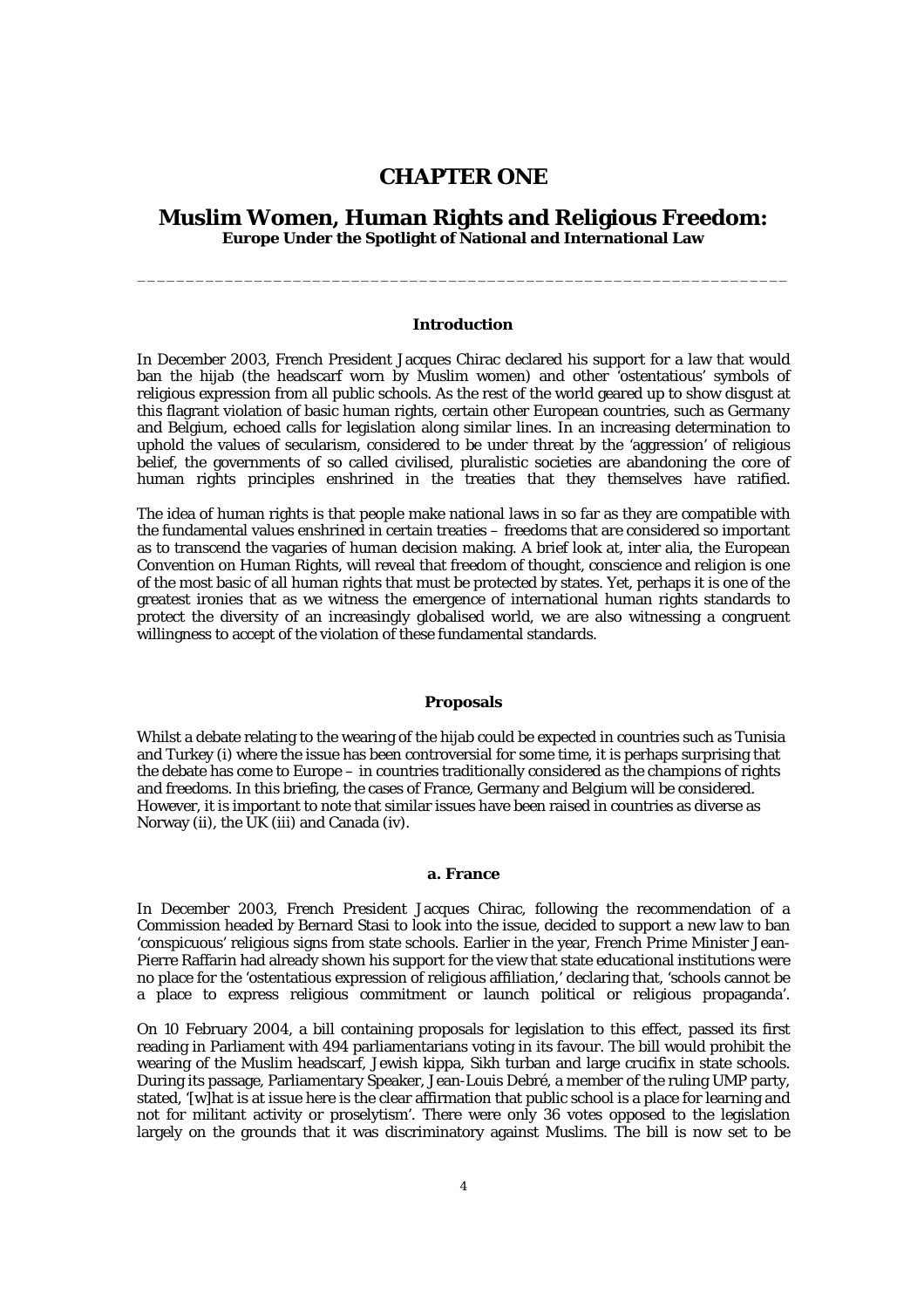debated in the Senate in March 2004 and will then return to the lower house of Parliament for final approval – a mere formality since both the UMP and the opposition Socialists are in favour of it. It is set to be implemented from September 2004 – the next academic year and will be in place for one year, following which it will be reviewed.

The reasoning behind the legislation is based on the notion that France's principles of longestablished secularism are under threat without such a law. Secularism, it is claimed, is crucial to the social harmony and national cohesion of France and its citizens. According to statistics, up to 70% of public opinion in France supports this ban and indeed, this is the culmination of a long history of incidents in France concerning the hijab beginning over a decade ago(v).

# **b. Germany**

This controversial issue has not remained specific to France. In September 2003, the highest Court in Germany ruled that a regional state was wrong to ban a teacher from wearing a headscarf in school. The state had argued that a teacher with a headscarf violated 'the strict neutrality of public schools in religious issues'. The Court ruled that states must find 'arrangements acceptable for everyone' in striking a balance between religious freedom and neutrality in schools. However, the Court went on to declare that states could take such action to prevent undue influence on children but the matter was too contentious to be decided on an ad hoc case by case basis - thus seemingly leading the way for legislation on this issue.

In October 2003, 7 of the 16 regional states in Germany showed support for the view that the hijab should be banned from public schools. Subsequently, on 9 December 2003, the government of Bavaria unveiled a draft law prohibiting the wearing of the hijab in public schools. The Bavarian Minister for Education, Monika Hohlmeier, declared that in doing so, Bavaria was 'defending pupils against a potential fundamentalist influence and…respecting the wishes of the majority of the parents'. In order to take effect, the draft measure must be ratified by the regional parliament, regarded as a formality because of the support of Christian Democratic Union majority.

In Germany, unlike in France, the debate is focused on the essential Christian nature of the country. Thus the law is specific to the hijab and will not ban Christian and Jewish religious symbols. In justification of this, the Regional Culture Minister, Annette Schavan declared that the state constitution placed Christian and Western values and culture at the heart of the education system. She further justified the ban by claiming that the headscarf is 'seen as a symbol of cultural division and part of a history of oppression of women.'

President Joahnnes Rau stated his opposition to the discriminatory nature of the laws, stating, '[s]tate schools must respect each and everyone, whether Christian or pagan, agnostic, Muslim or Jew…If the headscarf is an expression of religious faith, a dress with a missionary character, then that should apply equally to a monk's habit or a crucifix.' Edmund Stoiber, Bavarian state prime minister and head of the Christian Social Union, Germany's main opposition in parliament, responded by stating that the President had no right to 'cast doubt on our national identity, distinguished by the Christian religion', further describing Islamic headscarves in schools as 'a political symbol incompatible with our democracy'. Other German states planning similar legislation are Baden-Wuettemberg, Brandenburg, Lower Saxony, Berlin, Hesse, and Saarland (the latter three are proposing to extend the prohibition to all public institutions).

# **c. Belgium**

Similarly, in December 2003, two Belgian Senators presented a draft law to the Belgian Senate to prohibit the wearing of the hijab and other overt religious symbols in state schools. The ban is once again being enforced in the name of secularism, Interior minister Patrick Dewael noting, '[t]he government should remain neutral…in all circumstances and be represented as such…that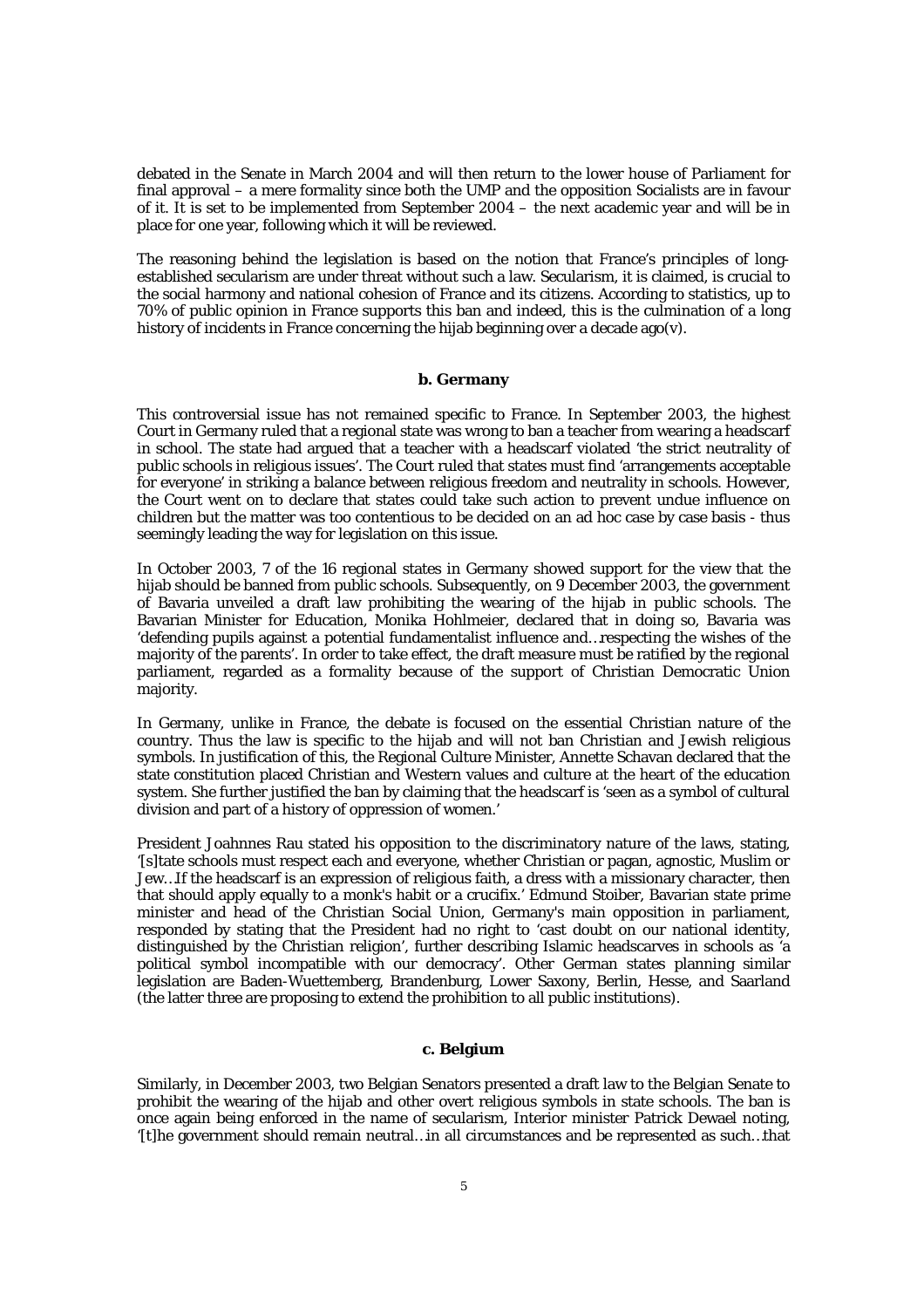means no distinctive religious symbols or veils for police officers, judges, clerks or teachers at public schools'. Furthermore, Senator Anne-Marie Lizin offended Belgium's nearly 350,000 Muslims (mainly from North Africa and Turkey) by saying that the ban was needed to oppose Islamic sexism, as 'the veil amounts to the oppression of the individual in the name of religion'.

Even though the legislation is yet to take effect, there have already been incidents of enforcement of a hijab ban. In September 2003, a French speaking school near Brussels banned its students from wearing the hijab. Five public hospitals in Brussels and certain medical schools have also already banned the wearing of hijab by their staff or students.

#### **Violations of Law**

The question arises as to whether such a ban would be in violation of national law as well as the numerous international human rights treaties to which France, Germany and Belgium are signatories. The countries' national constitutions and domestic laws contain provisions relating to the freedom of religion and freedom from discrimination. At a regional level, the ban may violate the European Convention of Human Rights (ECHR), which provides substantive protection for an individual's rights and provides enforcement mechanisms where states fail to act in the protection of fundamental freedoms.

# **National Law**

In France, under the 1905 Act separating the Church and the State, Section 1 declares, '[t]he Republic shall ensure freedom of conscience. It shall guarantee free participation in religious worship, subject only to the restrictions laid down hereinafter in the interest of public order.' Furthermore, the 1958 French Constitution provides, 'France is an indivisible, secular, democratic and social Republic; it shall ensure the equality before the law of all citizens, without distinction as to origin, race or religion. It shall respect all beliefs.' (A.2). Further, the Constitution goes on to guarantee the autonomy of individuals before the law, claiming that '[A]ll citizens shall be equal before the law, regardless of their origin, race or religion. They shall have the same duties' (A.77). The German Constitution contains similar provisions. A.3(3) states, 'Nobody shall be prejudiced or favoured because of their sex, birth, race, language, national or social origin, faith, religion or political opinion'. A.4 explicitly provides freedoms relating to religion - A.4(1) states that freedom of creed, of conscience, and freedom to profess a religious or non-religious faith are inviolable. Further, 'the undisturbed practice of religion is guaranteed' under A.4(2). The Constitution also provides that, 'equal enjoyment of civil and political rights, eligibility for public office, and rights acquired in the public service are independent of religious denomination. No one may suffer any disadvantage by reason of his adherence or non-adherence to a denomination or to a philosophical persuasion' (A.33).

Similarly, under A.11 of the Belgian Constitution, '[e]njoyment of the rights and liberties to which Belgians are entitled must be safeguarded without discrimination. To this end, laws and decrees shall guarantee especially the rights and liberties of ideological and philosophical minorities'.

# **International Law**

### **a. Freedom of thought, conscience and religion**

The Universal Declaration of Human Rights 1948 spoke of the 'advent of a world in which human beings shall enjoy freedom of speech and belief'. Freedom of thought, conscience and religion is considered a fundamental human right. Indeed, as noted by the UN Declaration on the Elimination of All Forms of Intolerance and of Discrimination Based on Religious Belief 1981 ('1981 Declaration') 'religion or belief, for anyone who professes either, is one of the fundamental elements of his life'(vi). Under the A.9(1) of the ECHR,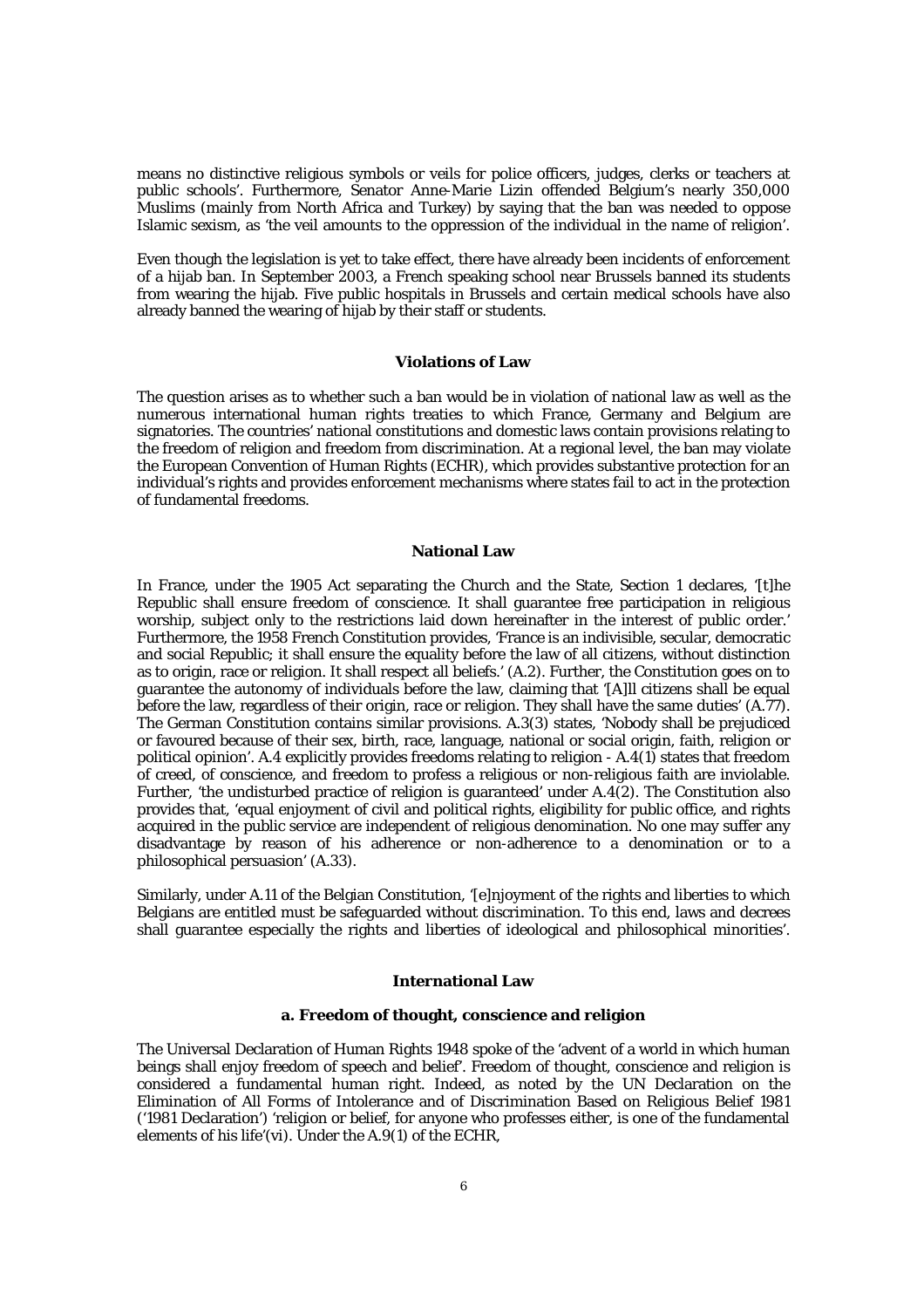*Everyone has the right to freedom of thought, conscience and religion; this right includes…freedom, either alone or in community with others and in public or private, to manifest his religion or belief in worship, teaching, practice and observance (vii).*

The European Court of Human Rights has consistently stated that this right is at the core of a democratic society, claiming that '[i]t is, in its religious dimension, one of the most vital elements that go to make up the identity of believers and their conception of life, but it is also a precious asset for atheists, agnostics, sceptics and the unconcerned. The pluralism indissociable from a democratic society, which has been won over the centuries, depends on it' (viii).

The second part of A.9(1) protects the freedom to 'manifest' ones religion or belief 'in public or in private, alone or with others'. The manifestation may include 'worship, teaching, practice or observance'. In Vereniging v Netherlands, (ix) the European Commission of Human Rights stated 'A.9 primarily protects the sphere of personal beliefs and religious creeds….[i]n addition it protects acts which are intimately linked to these attitudes such as acts of worship or devotion which are aspects of the practice of the religion or belief in a recognised form'. Indeed, in Mannousakis v Greece  $(x)$ , the Court held that the right of manifestation of belief excludes the discretion of states to determine 'whether religious beliefs or the means used to express them are legitimate'.

Under A.9(2) ECHR, '[f]reedom to manifest one's religion or beliefs shall be subject only to such limitations as are prescribed by law and are necessary in a democratic society in the interests of public safety, for the protection of public order, health or morals or for the protection of rights and freedoms of others'. Indeed, the right enshrined in A.9 is so fundamental that the limitations in A.9(2) are even narrower than those relating to the freedom of expression, association and assembly contained in the ECHR. The European Court has consistently stated that there must be a narrow construction of these limitations together with a broad interpretation of the freedoms guaranteed. Any restrictions on freedoms must be 'construed strictly' and can be justified only by 'convincing and compelling reasons' (xi).

It is fundamental to remember that, to a Muslim woman, the wearing of the hijab is not merely a personal display of faith – it is an obligation imposed by her religion. Proponents of the ban claim that the hijab cannot be tolerated in a secular state educational system because the mere fact of wearing it amounts to proselytism. Yet for those who wear it, it is simply a matter of personal obedience to God. It is also imperative to remember that even if evidence is adduced to show that the hijab amounts to proselytism – this is not a legitimate reason under international human rights law to ban it from being worn. In fact, such a manifestation of one's religion would be protected under ECHR provisions relating to freedom of expression. A.10 ECHR provides that this right includes, 'freedom to hold opinions and to receive and impart information and ideas without interference'. This right is often considered the cornerstone of personal freedom and is vigorously upheld. Indeed, the Court has stated that it 'constitutes one of the essential foundations of a democratic society, one of the basic conditions for its progress and for the development of every man' and applies to the freedom to express an opinion, even when it might 'offend, shock or disturb' (xii). In reality, this is the same freedom of expression advocated by European countries which criticise states such as Saudi Arabia or Afghanistan for their human rights standards. Human rights law is not specific to culture or country – it exists precisely to contradict every form of state oppression - whether it be in the name of religion or secularism.

A further argument being made to support the ban is that children's autonomy is being overridden by parents and communities who are coercing them into wearing the hijab. However, once again, there is little evidence to support this and even if this is the case – it is impossible to justify replacing parental control over a child's actions with state control over the dress of individuals of an entire section of the community. Indeed, the idea of human rights is based on the notion that for each individual there is an area of personal liberty immune from state invasion. In recognition of this principle, A.2 of the First Protocol to the ECHR (1952) (to which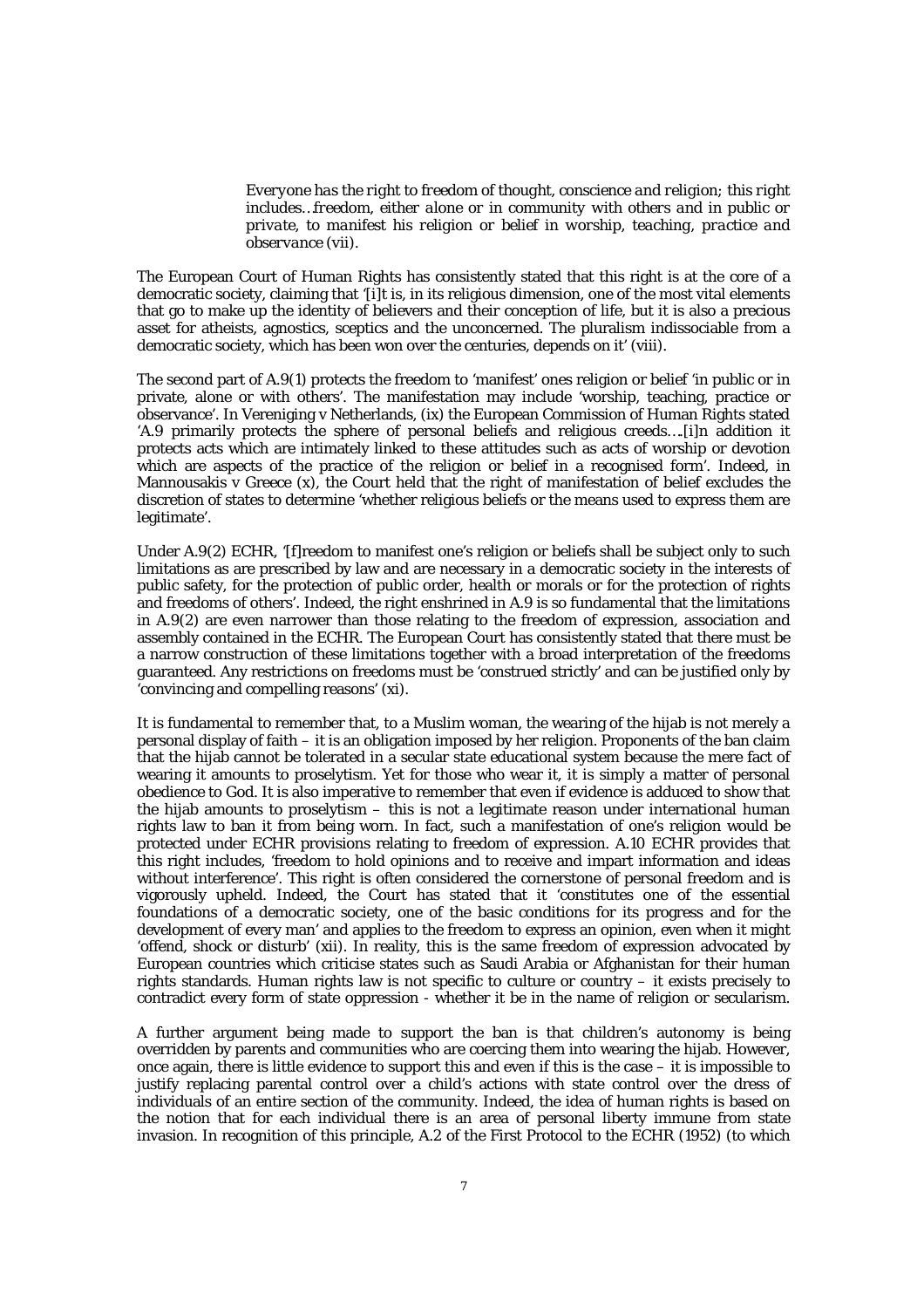France, Germany and Belgium are signatories) states, '[n]o person shall be denied the right to education…the State shall respect the right of parents to ensure such education and teaching in conformity with their own religious and philosophical convictions'. This is one example of the intention of international legislation to endorse the right of parents to protect children against the use of educational institutions by the state for ideological indoctrination of its own ideas. It seems that while the apparently proselytising nature of the hijab is being criticised by state authorities, the same authorities are also engaging in their own form of proselytism by banning religious symbols – that of furthering their own secular agenda. This has particularly serious consequences if we remember that it is precisely in the human mind that attitudes and prejudices take form. By imposing the fictional absence of religion in schools that exist within a multi-faith society, it is arguable that the Government is simply promoting the development of uniform intolerant attitudes within young minds.

#### **b. Freedom from discrimination**

Under the ECHR, the limitations on freedom under A.9(2) are subject to A.14 which provides that Convention rights 'shall be secured without discrimination on any ground such as sex, race, colour, language, religion, political or other opinion, national or social origin, association with a national minority, property, birth or other status.' (xiii) The European Court has stated that discrimination on the basis of certain grounds, such as race and sex, is particularly serious and has stated that 'very weighty reasons' would have to be advanced before such treatment could be regarded as compatible with the Convention (xiv). A ban on the hijab, turban and kippa is unfairly discriminatory towards particular ethnic groups – namely Jews, Sikhs and generally Muslims from a particular racial group. Furthermore, in Germany, the ban is only applicable to the hijab and specifically excludes Jewish and other religious symbols – a clear instance of religious discrimination. Although Germany has purported to justify this on the grounds of the Christian nature of the country, it is unlikely that the European Court will consider Germany's margin of appreciation in interpreting the ECHR wide enough to allow such flagrant discrimination.

Furthermore, a ban on the hijab would clearly affect women for whom this religious dress is considered mandatory under Islam. The Convention on the Elimination of all Forms of Discrimination Against Women 1979, to which France, Germany and Belgium are signatories, provides that the term 'discrimination against women' shall mean any distinction, exclusion or restriction made on the basis of sex which has the effect or purpose of impairing or nullifying the recognition, enjoyment or exercise by women…on a basis of equality of men and women, of human rights and fundamental freedoms...' (A.1). A.2 places an obligation on states to 'condemn discrimination against women in all its forms' and 'to pursue by all appropriate means and without delay a policy of eliminating discrimination against women...

# **c. The right to education and work**

The right to education is recognised in many major human rights instruments, including the Convention on the Rights of the Child 1989 (A.28) and CEDAW, which provides for equal rights for men and women the field of education (A.10) and employment (A.11) (xv). UNICEF has recently reported that millions of children worldwide are still denied the basic right to education – with gender disparity ensuring that the majority of those children (65 million) are girls (xvi), many of them being in the Arab states or sub-Saharan Africa. Perhaps it is then ironic that the ban on headscarves in public schools will deny girls access to schooling in countries of the socalled 'developed' world. No child should have to choose between practicing the tenets of their faith and acquiring a basic education – yet for Muslim girls in certain European countries – this may be the stark choice that they face.

Furthermore, for the proponents of the ban to argue that the hijab inhibits the successful integration of Muslim girls into French society is paradoxical. Integration is, after all, a two way process. France cannot expect Muslim girls to become its integrated citizens while marginalising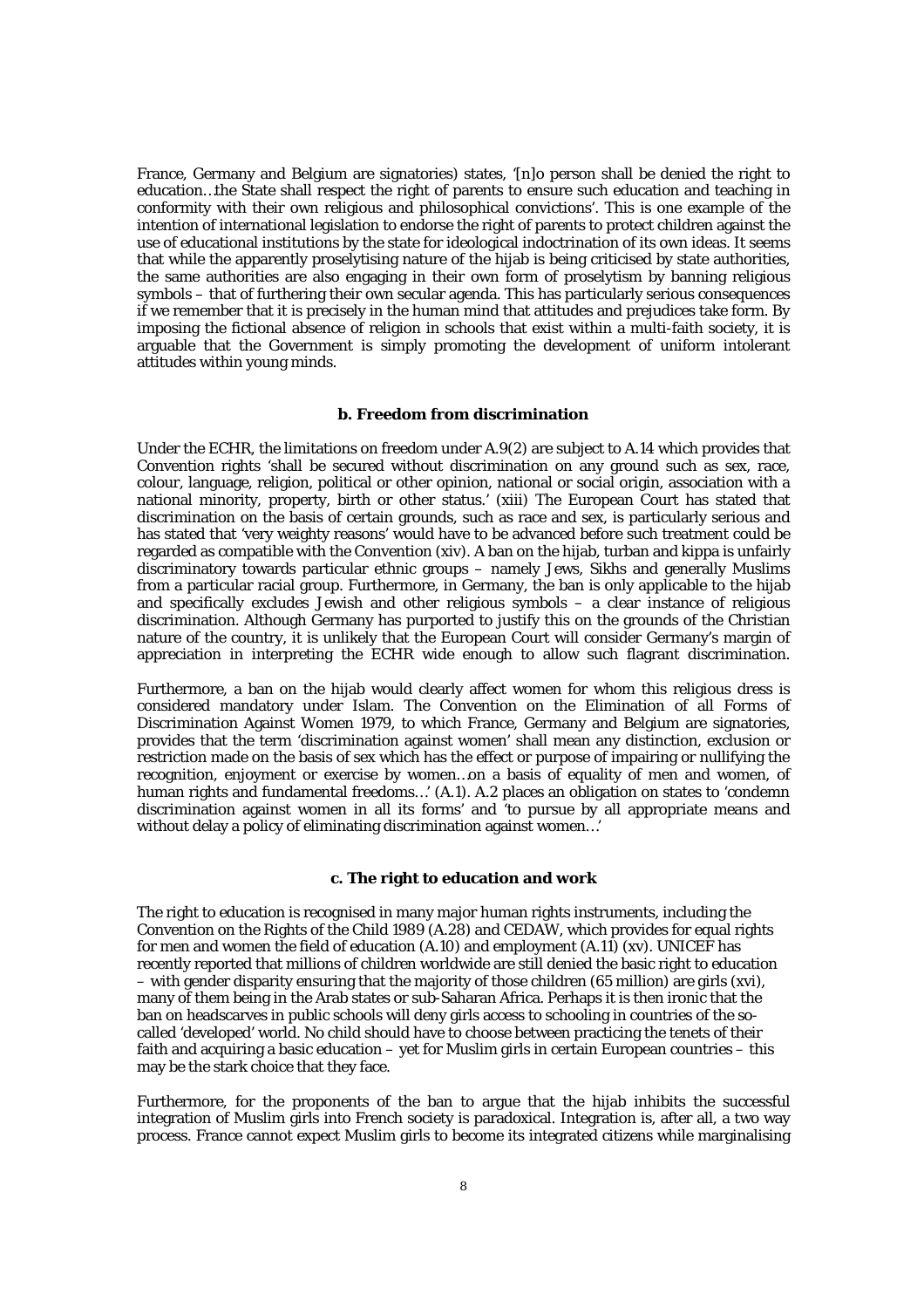them by effectively denying them education. A ban would lead to increased educational exclusion, lack of employment opportunities and thus social deprivation - ironically adding to the myth of the 'oppressed' Muslim woman in a veil. The end result would be the creation of an 'apartheid' system in the heart of Europe – discrimination against a group of citizens who are denied education (or forced into substandard educational systems) and effectively the right to work thus forcing them into a spiral of economic and social isolation.

# **Remedies**

Under CEDAW, states must implement measures to abolish all discriminatory laws and ensure the effective protection of women against discrimination. CEDAW does not give an individual the right to complain against discriminatory treatment – it merely requires states to submit a report to its Committee at least every 4 years indicating the measures they have adopted to give effect to the provisions of the CEDAW. The Committee discusses these reports and action to be taken with the country concerned. The idea is that a report will force states to undertake a self evaluating exercise and result in an improvement in the law. The reality is that reports can often lack detail and the Committee has no force of its own to ensure that a report is submitted on time or to enforce its rulings (xvii). This reporting mechanism has been used in the past by CEDAW to criticise the gender disparity in the social and economic treatment of women in, for example, Arab states. It remains to be seen whether such critical treatment will be voiced by UN bodies on the current prejudicial treatment of girls facing a hijab ban in European countries.

In contrast to CEDAW, the ECHR has well developed enforcement machinery enabling an individual who believes his rights have been violated to bring a case before its Court in Strasbourg. Whilst an increasing number of cases are being taken to the Court, the process is not ideal – it can be costly and time consuming because all remedies before national courts must be exhausted first. Thus, even if a girl seeking to challenge the hijab ban in France knows that she will not succeed in French Courts, she must take her case up to the highest Court in France (a process which may take years) before she is able to make an application to the European Court in Strasbourg. Furthermore, the Court receives a large number of applications and it can take several years for a case to be decided. Added to this, many cases which are lodged before the Court are declared 'inadmissible' on various criterion and therefore do not even get to the Court for a full hearing. Finally, a problem that may be of significance in this area is that a ban of religious symbols in schools concerns children. Under the ECHR, children are unable to make a claim to the Court directly – an application must be made by an adult on their behalf.

It is important to remember that it is states that have primary responsibility for enforcement of human rights standards, which must be protected first and foremost, at the national level. By its citizens, law is seen as the principle carrier of the values shared by the community and national laws must not become neglectful when it comes to the protection of individual rights. It is only where national laws fail that international law has its most crucial role to play – to step in and safeguard fundamental freedoms that would otherwise be overidden.

# **Conclusion**

In a multi-faith society, commitment to tolerance implies respect and public recognition of all. It seems that in the debate on the Muslim hijab, this small piece of cloth has become a symbol on which to project an intensification of peoples' fears, anxieties and generalisations. France and other European countries need not be concerned that their ideals are under attack - indeed they should aspire to become nations that celebrate diversity. In a world facing increasing ideological conflicts, it seems that a person's right to religion is likely to become the next major testing ground for the success or failure of human rights law as the divine and the secular world collide or learn to co-exist.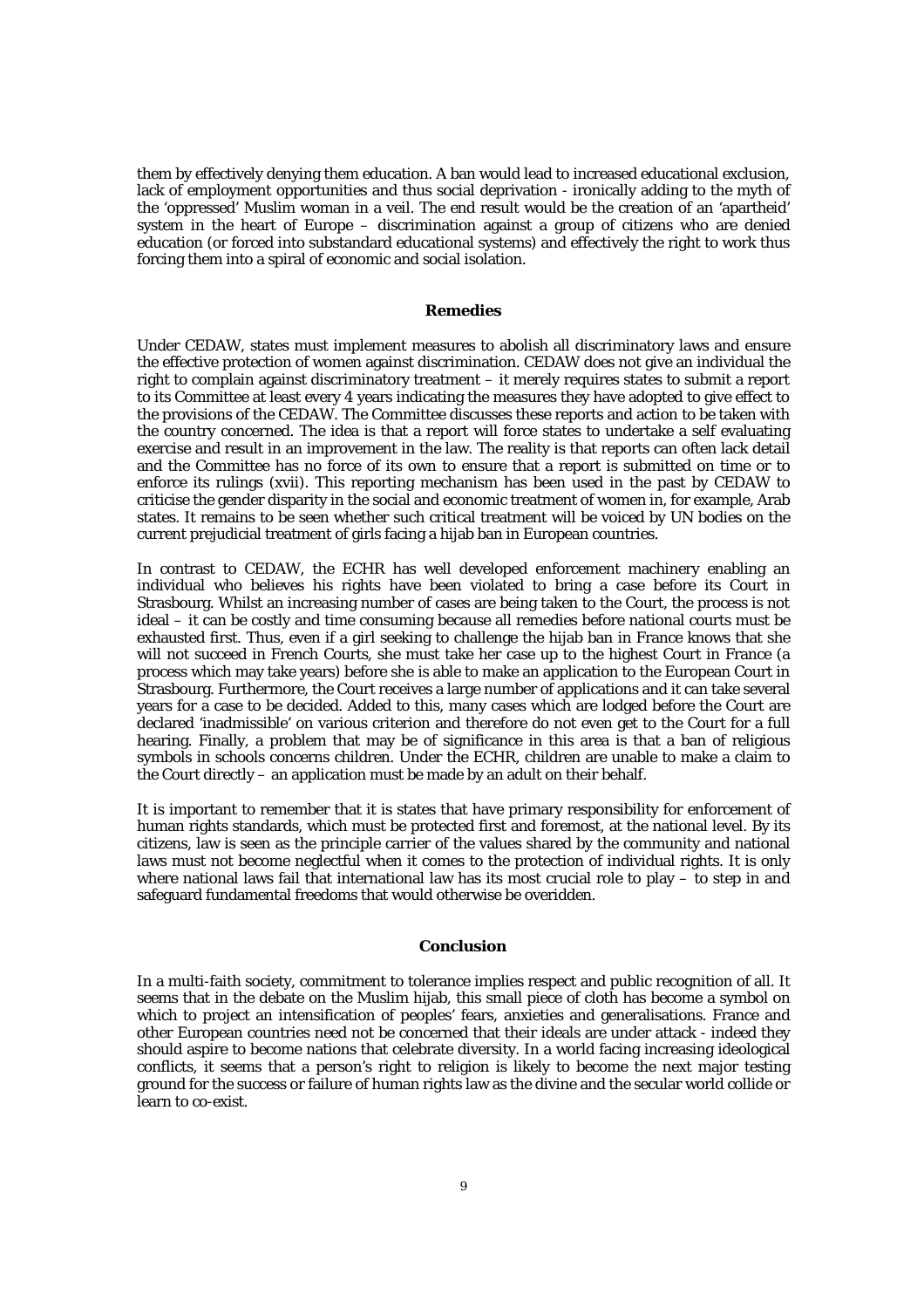## **Endnotes**

i In 1999, in one of the most shocking aspects of its implementation, a democratically elected MP from Istanbul, Merve Kavakci, was publicly forced out of her elected position in the Turkish Parliament for refusing to remove her hijab.

ii In Norway, the Progress Party's deputy leader Siv Jensen raised a debate along the same lines as in France. However, he did not propose the prohibition of religious symbols such as the crucifix, turban or calotte because according to him, the hijab was not considered a religious symbol but a political one.

iii On 29 January 2004, Liberal Democrat MP Dr. Evan Harris declared that he would support a ban similar to the one proposed by the French Government's symbols in state schools.

iv In September 2003, a Muslim teenager was expelled from a private school in Quebec for wearing her hijab. In 1995, the Quebecan Human Rights Commission had declared that banning headscarves from school contravened the Quebecan Charter of Human Rights and Freedoms.

v In 1989, 3 Moroccan girls were denied admission to the Caprielle Hafaz Institute in Paris for wearing the hijab. Since then there have been over 400 'veil problems' according to statistics released by the French Le Nouvelle Observateur. In November 2003, a 12 year old was expelled from school in Northern France as she refused to respect the school rules by insisting on wearing clothes 'of ostentatious religious sign on purpose to harass her colleagues, which runs counter to the secular nature of the school.'

vi Preamble, para. 4.

vii This is also guaranteed by the 1981 Declaration. Further, the UN Declaration on the Rights of Persons Belonging to National or Ethnic, Religious or Linguistic Minorities 1992 provides that 'States shall protect the existence and the…religious…identity of minorities within their respective territories' (A.1). Further, it provides that minorities have the 'right to enjoy their own culture, to profess and practise their own religion…freely and without any interference or any form of discrimination' (A.2).

viii Kokkinakis v Greece, 25 May 1993, p.31.

ix (1995) App. No. 16616/90

x 23 EHRR 387 (1996)

xi United Communist Party of Turkey v Turkey, 30 January 1998

xii Handyside v UK (1976), para. 49

xiii The 1981 Declaration recognises the gravity of discrimination, noting that '[d]iscrimination between human beings on the grounds of religion or belief constitutes an affront to human dignity and…a violation of the human rights and fundamental freedoms proclaimed in the Universal Declaration of Huma Rights' (A.3).

xiv Inze v Austria, App. No. 8695/79

xv Belgium in its Country Report to the Committee on the Elimination of all Forms of Discrimination Against Women noted that it will promote initiatives 'that will promote the emancipation and integration of women of foreign origin, within a spirit of inter-cultural dialogue', Combined third and fourth periodic reports, 2002, p.6

xvi State of the World's Children 2004, Ch.3.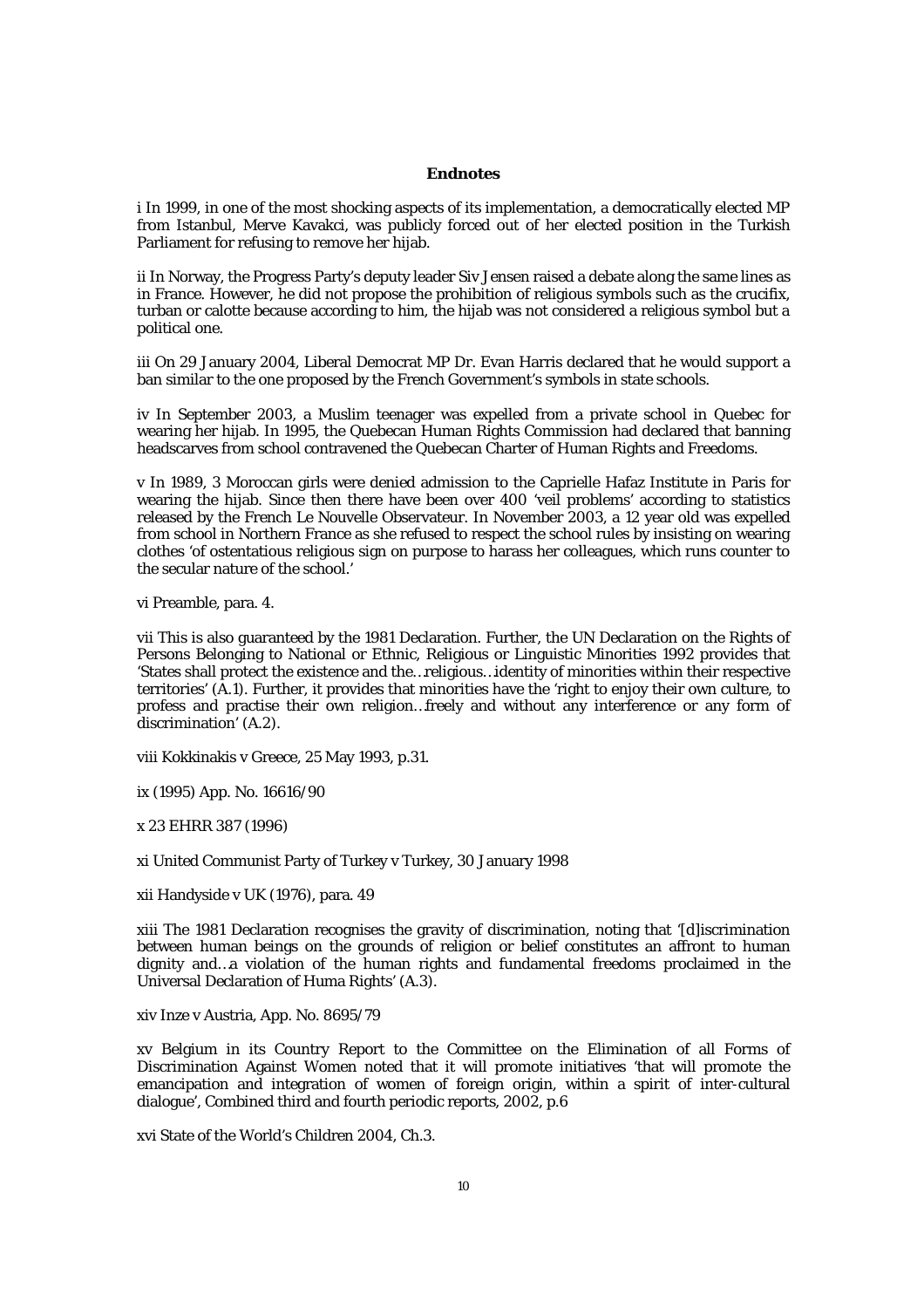xvii On a more positive note, a 'Communications Procedure' has recently been established which gives individuals and groups of women the right to address complaints directly to the Committee. Furthermore, an Inquiry procedure now enables the Committee to conduct inquiries into grave or systematic abuse of women's human rights in countries - Optional Protocol to CEDAW passed by the UN General Assembly in 1999, signed by Belgium and ratified by France and Germany.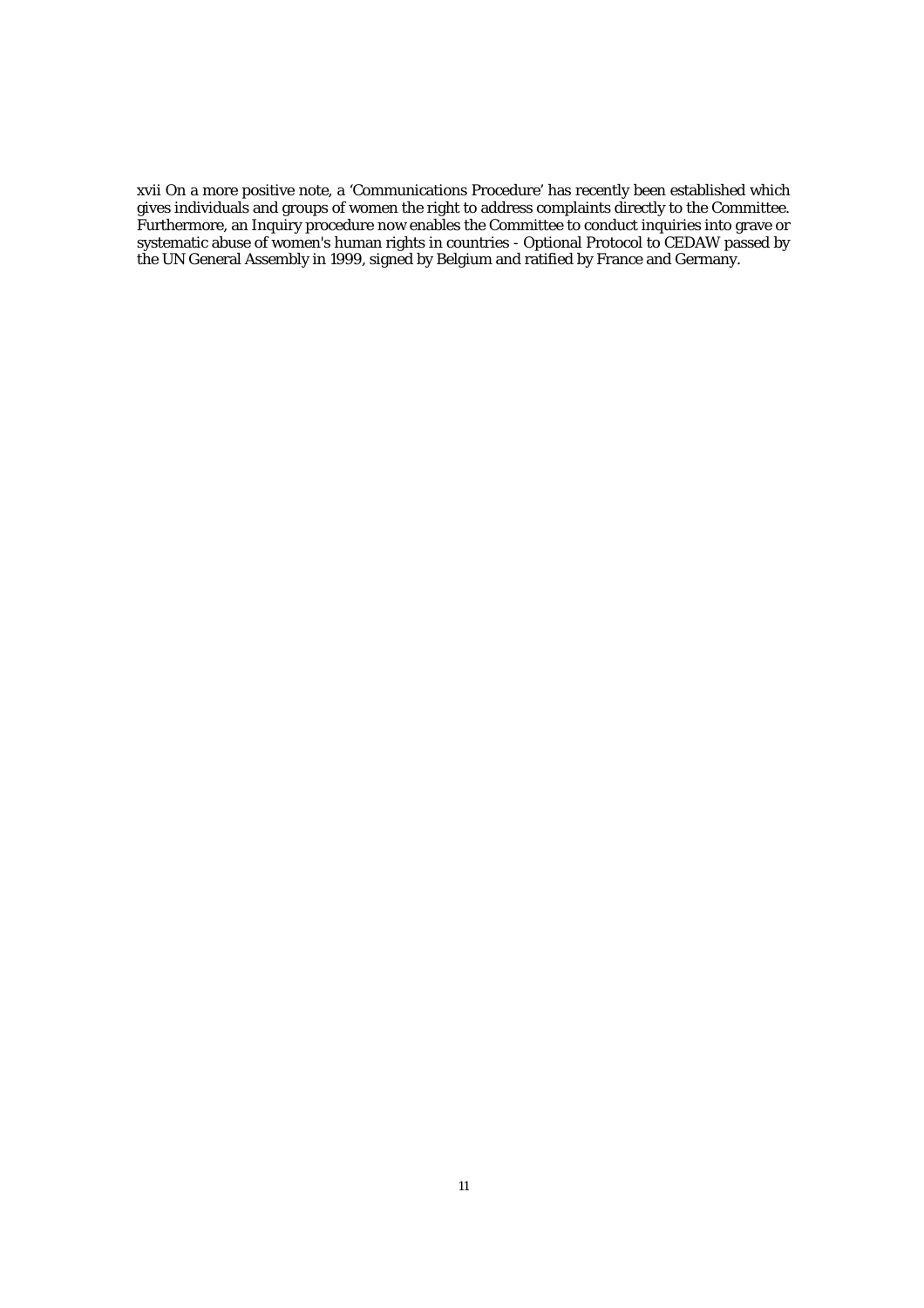# **CHAPTER TWO**

# **Good Practice on the Headscarf in Europe \_\_\_\_\_\_\_\_\_\_\_\_\_\_\_\_\_\_\_\_\_\_\_\_\_\_\_\_\_\_\_\_\_\_\_\_\_\_\_\_\_\_\_**

An examination of how various European countries have tried to integrate headscarf-wearing women into the education and work sector by taking steps to accommodate their religious practices.

# **Introduction**

Earlier this month, the French parliament decided to impose a ban on the Islamically prescribed headscarf and all religious symbols in state schools. Once this law is passed, Muslim girls will be denied many fundamental rights including the freedom to practice one's religion, the right to education and to work.

The French government's main contention is that the headscarves threaten the secularity upon which French society has been built. However, many other countries, which would consider themselves secular, have not thought it necessary to prohibit the headscarf in order to preserve the secularity of the state. In fact, many of these secular countries have introduced "best practice" policy measures regarding religious discrimination which encourage Muslim women in headscarves to integrate more in society.

# **United Kingdom**

It is not forbidden to wear the headscarf, kippa or turban in schools. The Department of Education and Skills have said that rules on dress codes and symbols are not its responsibility but that of the governors of each school. However, this stand can cause confusion. The wearing of the kippa and turban is protected by the Race Relations Act 1976 under which Jews and Sikhs are considered racial groups. This does not apply to Muslims and there have been sporadic cases, such as in Luton and Peterborough, in which schools have attempted to ban headscarves or persuade Muslim girls not to wear them, usually from a belief that they disrupt the school environment. The Commission for Racial Equality (CRE) this month determined that a headscarf ban imposed by a school in Luton constituted 'indirect racism.' The school in question subsequently announced that it would be overturning its headscarf ban as of this summer.

British Deputy Foreign Secretary Mike O'Brien recently declared that, unlike France, Britain would not ban the headscarf and other religious symbols in state schools. At a meeting he had with Muslim groups, O'Brien said that France handled this issue differently due to its culture and history. "Integrity does not need assimilation. The British identity can hold together different nations and cultures and the differences are a part of Britain's power," O'Brien said. However, in the absence of appropriate legislation, a policy on best practice measures is necessary to alleviate this problem.

The Metropolitan Police Force (MPF) also allows police officers to wear uniforms according to their beliefs. In the London MPF, with 28,000 employees, there are approximately 500 civil servants also working there. Muslim women were given the right to wear their headscarves at the MPF in June last year. Muslim policewomen are now allowed to wear headscarf and the ankle length gown.

In 2000, new Home Office guidelines were issued allowing Muslim women to cover their heads with the hijab, or headscarf, on their passport photographs. The new guidelines state that: "Provided that photographs show the full face... photographs should not be rejected where a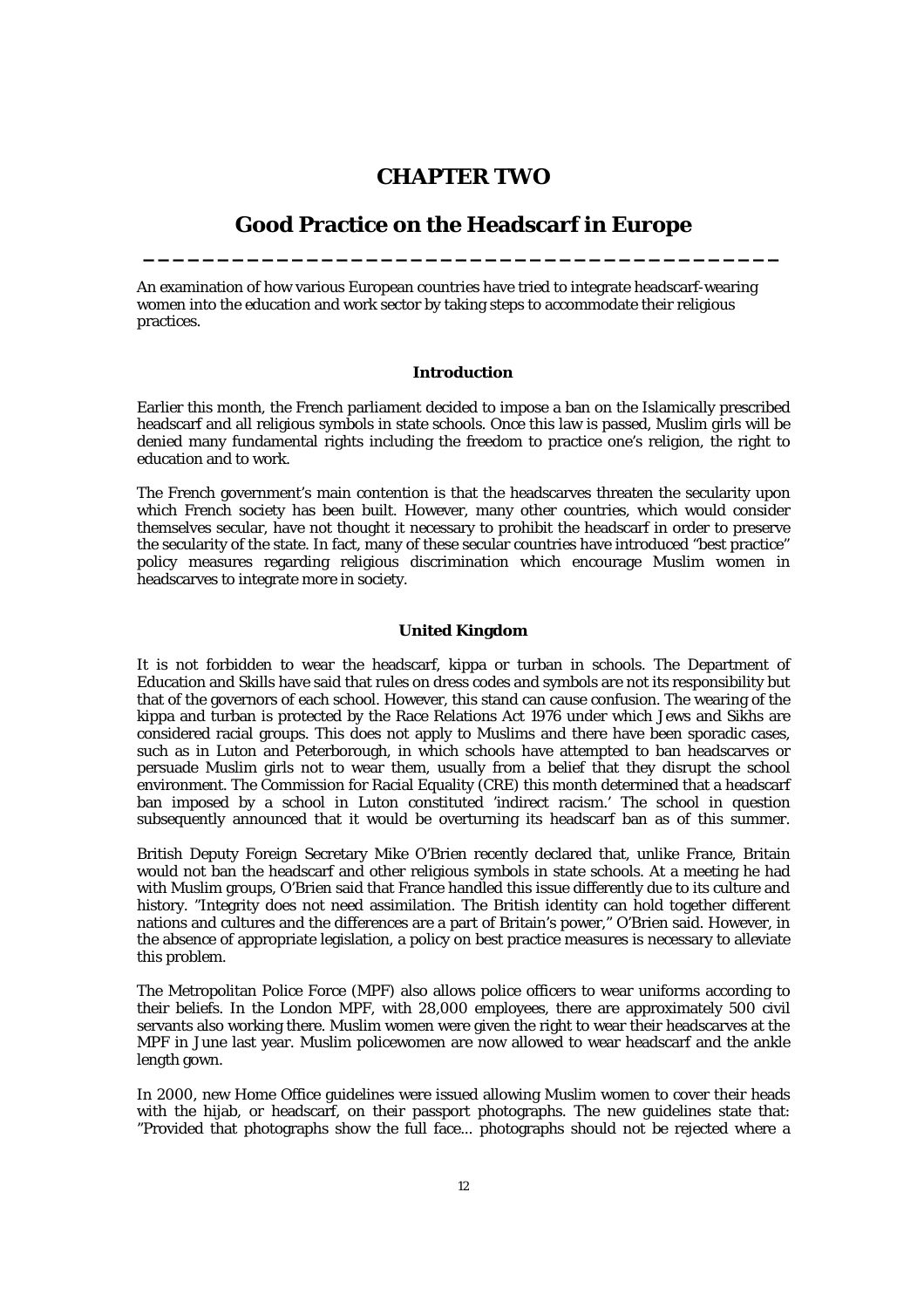religious head-covering is worn." The guidelines followed the case of a Muslim woman having an application to renew her passport rejected at the British High Commission in Singapore because she was wearing hijab. The refusal led Fareena Alam to campaign for her right under Britain's 1976 racial equality act, which allows Muslim women to be exempt from removing their head scarf as it would be judged as indirect racial discrimination. For more information see, 'Issuing of passports to British Muslimahs wearing hijab' 11th April 2000 at: http//:www.ihrc.org.ukshow.php?id=144

## **Ireland**

Like the UK, rules regarding dress codes are not the responsibility of the Department of Education but that of the governing authorities of each school. Nevertheless, both the Irish Constitution and the Equal Status Act 2000 prohibit discrimination on various grounds including religious belief in the provision of goods, services and facilities. The Employment Equality Act also prohibits discrimination in employment on grounds of religious belief.

A single equality body, the Equality Authority was established under the Equal Status Act to work towards the elimination of conduct prohibited under equality legislation. It works to promote equality of opportunity in relation to matters covered under the legislation and to provide information to the public on the workings of the legislation. There have been several incidents of Muslim schoolgirls being denied access to schools due to their wearing of the headscarf. However, these cases have been speedily resolved by the Equality Authority which advised the relevant schools of the illegality of their rules.

A recent development has been the creation of a Racial and Intercultural Office within the Garda police force. Its functions include monitoring, co-ordinating and advising on all aspects of policy in areas of racial, cultural and ethnic diversity. It recently announced that it intended to incorporate the headscarf as part of the uniform to encourage Muslim women to join the force. In contrast to accommodation of headscarves by the UK police, the Irish plans for accommodation were an initiative of the police itself. There was neither pressure nor demand from any minority group or organisation to do so, nor by individual Muslims. The Garda Racial and Intercultural Office recently won an award of  $\epsilon$ 30,000 as an innovation prize from the EU.

The Garda Racial and Intercultural Office has also been instrumental in efficiently tackling at least 2 incidents where Irish Muslim women were refused passports due to their wearing of the hijab. It swiftly resolved the issue in favour of the women after contacting the Department of Justice.

# **Italy**

There have not been many reported headscarf problems in Italian schools so far. Three years ago, Muslim women organized a protest meeting in Turin when it was stipulated that foreign women had to give photos without headscarves in order to get a residence permit. To avert tension in the country, the Italian Foreign Ministry issued a circular allowing Muslim women to wear their headscarves in ID photos just like Catholic nuns.

One of the reasons that there are fewer headscarf problems in Italy may be due to the existence of a tolerant secularism concept. The secretary-general of the Union of Islamic Communities and Organizations in Italy (UCOII), Hamza Roberto Piccardo, who is of Italian origin and a Muslim as well, said the Italian Constitution secures the freedom of worship for all its citizens, hence Muslims can fulfil their religious obligations without any difficulty.(i)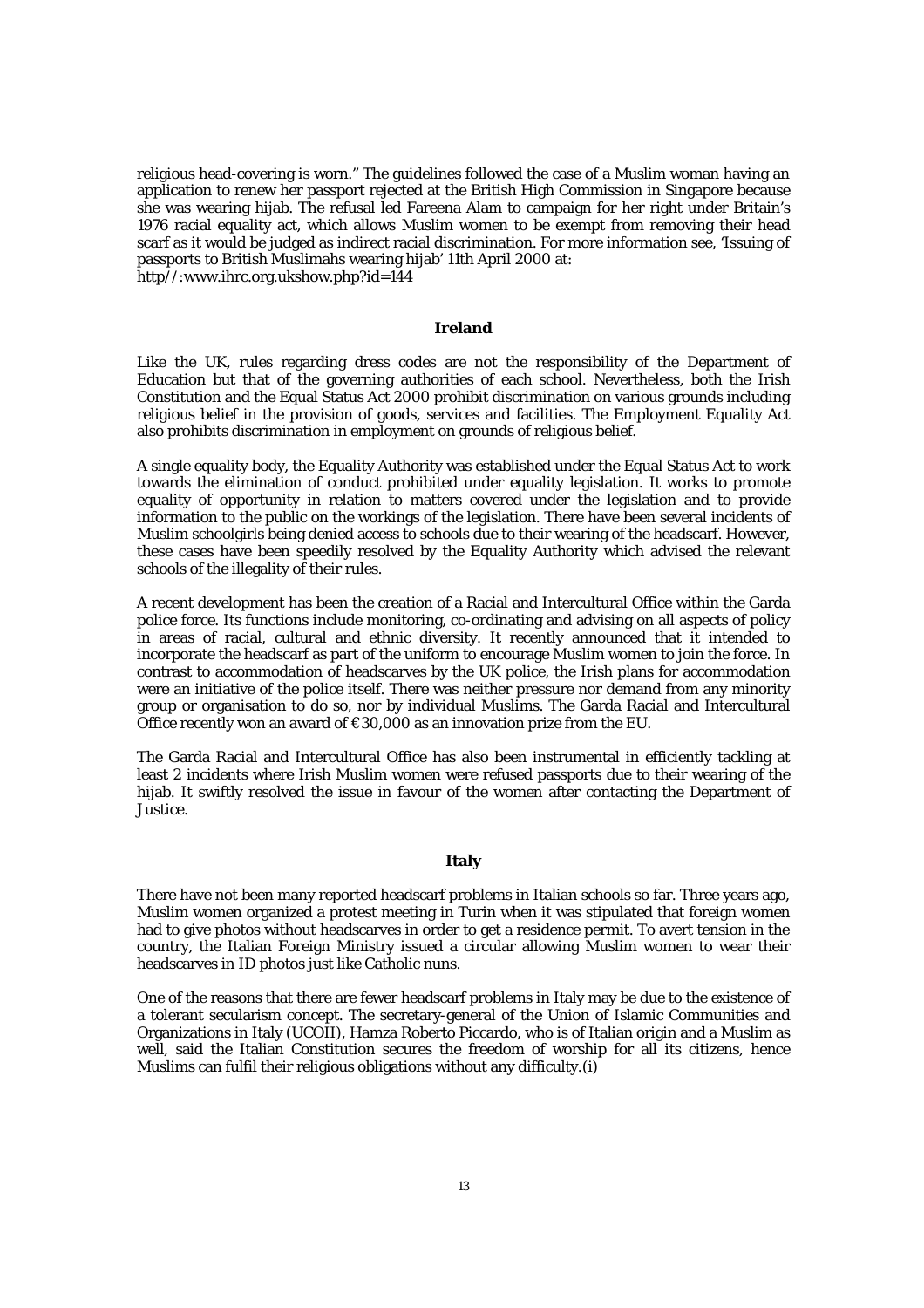## **Norway**

In January 2004, a Norwegian furniture store A-mBler, which fired a Muslim woman because she refused to take off her traditional headscarf, overturned its decision, and reinstated the woman. The store stated that the headscarf breached the store's clothes code, which, among other things, prohibits the use of hats and other headgear. The Gender Equality Ombud held that A-mBler could not prohibit employees to wear headgear unless it was a danger for life and health.

#### **Sweden**

In Sweden, with a Muslim population of 350,000, the largest among northern Europe countries, few headscarf problems have occurred. In Gutenberg last year, two girls wearing 'burqa' could not go to their schools as a result of the school administration's objection. The problem was however solved because the girls agreed to take off their burqas during the examination periods.

# **Denmark**

In Denmark, headscarf is free in public domain, partially banned in private sector. Students are allowed to attend junior high schools and universities with their headscarves. Teachers in Denmark also have the right to wear the headscarf in schools. There is no problem experienced in the public sector.

During the summer of 1999, in a high-profile case, the two largest Danish chains of supermarkets, FDB and Dansk Supermarked, stated that they did not wish to employ Muslim women wearing headscarves to work at check-out desks or other visible places in stores. They claimed that headscarves were unhygienic and not compatible with their principles concerning uniforms. According to the Minister of Labour, this contravened the law on discrimination.

The present Minister of Labour, Ove Hygum, has stated in a letter sent on 5 August to the retailers and trade unions concerned that the law on discrimination in employment is violated "if an employer forbids an employee to wear religiously motivated headgear, when the employer's regulations on uniforms do not contain rules on headgear".

In the year 2000, Islam Amin Bahtiyar, who was denied the chance to be a sales trainee at a store due to her headscarf, resorted to the law. Pointing out that Bahtiyar wore the headscarf as a consequence of her belief, the Odense City Court decided that the store discriminated against her and imposed a fine of 10,000 kronas as compensation.

After this decision, many businesses started preparing special uniforms for their employees wearing the headscarf. McDonalds, Toms Chocolate Factory and Coop Denmark Companies are among these firms. Special uniforms for nurses with headscarves have also been designed. The Defence Ministry has also started to prepare designs suitable for the headscarf, turban and kippa.

Minister for Migration and Integration, Bertel Haarder said the following on the issue: "I am not the minister responsible for the headscarf. What interests me more is the people's integration in the country rather than their clothes." Underlining that the headscarf is a personal right and freedom, Haarder said: "If we ban the headscarf in schools, then we have to ban Christmas celebrations and Jewish symbols. We do not have such a prohibitive mentality. While trying to drag the Muslim women from their houses and put them in the business sector, the headscarf ban will mean double-standards and the Muslim women will be isolated from the society. We will not support such a decision."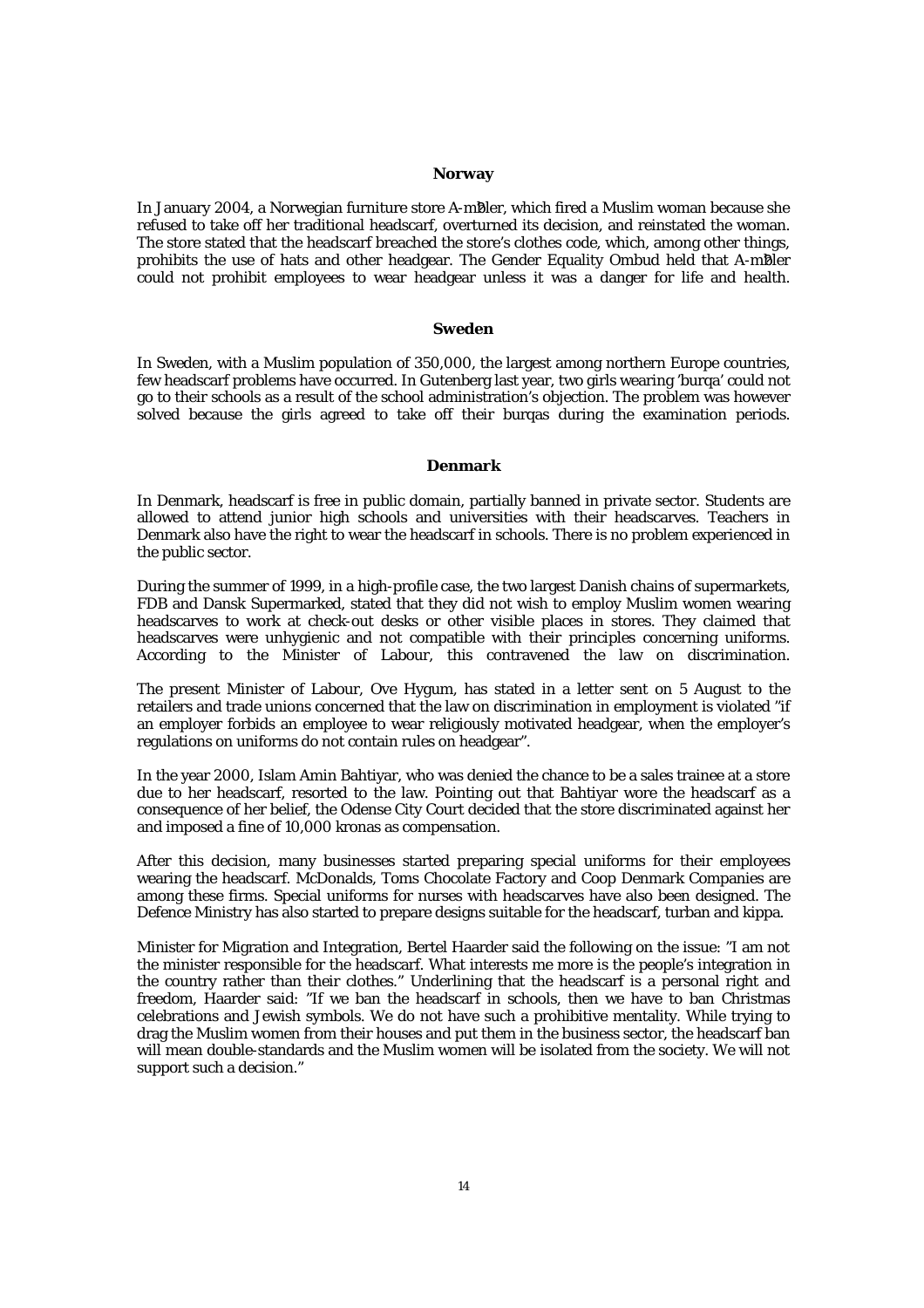# **Belgium**

The Interior Ministry, according to the notification it sent to schools, leaves the option on the headscarf ban to the schools. While some schools enforce the headscarf ban, some do not. In cases taken to Belgian courts, the verdicts so far have mostly been in favour of wearing the headscarf. In 1989, the Education Ministry of the French-speaking Belgium Society issued a notification in a case concerning 50 headscarf-wearing girls and declared that it was 'difficult' to ban headscarves in schools. However, the ministry banned the chador (veil covering the whole face).

It is alarming in this context that Belgian Senators Socialist Anne-Marie Lizin, and Liberal Alain Destexhe have proposed a bill mirroring France's attempt to ban religious symbols in schools. Many commentators see the move as an attempt to regain popularity from far-right parties in the run-up to Belgium's general elections.

# **Austria**

Again, fewer problems have been experienced on the headscarf issue in Austria, where Islam is accepted in legal and social terms, with the Law on Islam adopted in 1912. This is because religion and the state are not separated in Austria, both Islam and Christianity are among the religions recognized officially.

A female teacher wearing a headscarf can teach in schools. Meanwhile, an official establishment, which could be described as a kind of 'religious affairs directorate,' intervenes whenever required to solve possible problems.

# **Germany**

Although there have been cases involving Muslim students wearing headscarves, the debate in Germany has primarily centred on Muslim teachers wearing headscarves. In September 2003, the highest Court in Germany ruled that a regional state was wrong to ban a teacher from wearing a headscarf in school. The state had argued that a teacher with a headscarf violated 'the strict neutrality of public schools in religious issues'. The Court ruled that states must find 'arrangements acceptable for everyone' in striking a balance between religious freedom and neutrality in schools. However, the Court went on to declare that states could take such action to prevent undue influence on children but the matter was too contentious to be decided on an ad hoc case by case basis -thus seemingly leading the way for legislation on this issue.

In October 2003, 7 of the 16 regional states in Germany showed support for the view that the hijab should be banned from public schools, with 3 proposing to extend the ban to all public institutions. Subsequently, on 9 December 2003, the government of Bavaria unveiled a draft law prohibiting the wearing of the hijab in public schools. The Bavarian Minister for Education, Monika Hohlmeier, declared that in doing so, Bavaria was 'defending pupils against a potential fundamentalist influence and respecting the wishes of the majority of the parents'.(ii)

In Germany, the debate is focused on the essential Christian nature of the country. Thus the law is specific to the hijab and will not ban Christian and Jewish religious symbols. In justification of this, the Regional Culture Minister, Annette Schavan declared that the state constitution placed Christian and Western values and culture at the heart of the education system. She further justified the ban by claiming that the headscarf is 'seen as a symbol of cultural division and part of a history of oppression of women.' The argument goes that the headscarf operates to isolate Muslim girls from the other students. This begs the question as to what measures will be taken to integrate students of different ethnic backgrounds with ordinary white German students.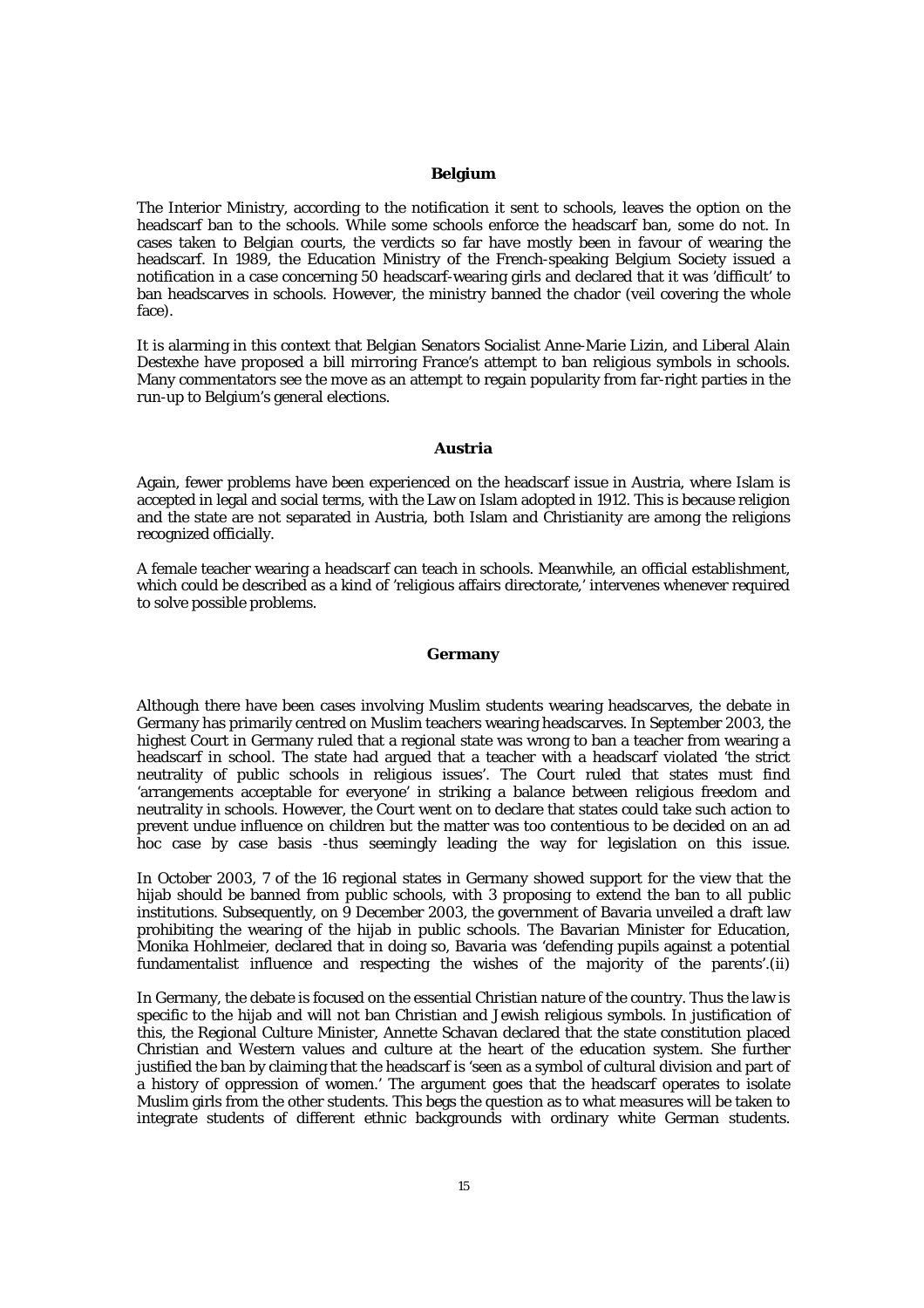## **Spain**

Spain, known for its strong Catholic identity, has not encountered many problems involving the headscarf. In a case which arose in February 2003, a private Catholic high school refused to allow a Muslim student, Fatma Idrisi, to come to the school with a headscarf, so her parents took their daughter from that private school and sent her to a state school. The head of the Organization for the Protection of Immigrants and Migrants, Mustafa al-Mirabet, pointed out that they have not encountered any problem other than this one and that most Muslim families send their children with their headscarves to schools.

# **Netherlands**

The Dutch constitution protects both the freedom of religion and the right to equality. The Equal Treatment Act 1984 prohibits the imposition of directindirect discrimination in employment on grounds of religious or other belief. It also covers the provision of goods, services and facilities with particular reference to housing, education, health, welfare, sport and culture.

No law exists in the Netherlands prohibiting the headscarf, either in schools or in workplaces. In general, the authority rests on the school administration to implement the legal regulations in the educational system. Therefore, each school decides whether or not to accept a student wearing the headscarf. At present in the Netherlands, students wearing headscarves can attend classes, from elementary schools to universities, without any problem. Cases that have arisen before the Equal Rights Committee have generally been resolved in favour of the students.

However, in Amsterdam and some other cities, attending classes with a veiled face is banned by the decision of the regional education directorates.

Coskun Coruz, a deputy of the Dutch parliament, does not think that the headscarf ban will be imposed in the Netherlands. He said the following: "I believe that if the headscarf issue is regarded as fulfilling a religious obligation rather than as a symbol, there will be no problem. Thus, it should be well explained to others that this is not a symbol but a requirement of faith."

In previous cases concerning factories, medical professions, supermarkets, and the like, wearing headscarves on the job provoked arguments of 'safety', 'efficiency', 'accessibility' or 'hygiene'. However, the National Committee on Equal Treatment has ruled that a prohibition on wearing a headscarf in work situations is illegal since it is at odds with the right to religious freedom (in the Dutch context a headscarf is defined as a 'direct' manifestation of religious belief). Only safetyreasons or reasons of functionality could be a legitimate ground not to allow for religious headgear.

The issue of teachers wearing headscarves in state schools arose some years ago. The disagreement between the teacher and the school direction was settled by a ruling of the National Committee of Equal Treatment in 1998 which stated that a headscarf is not necessarily the symbol of religious orthodoxy and intolerance vis a vis non-Muslim beliefs or non-religious worldviews. As far as Muslim belief was not actively manifested or promoted, a headscarf as such was not a threat to the 'open' and 'tolerant' attitude that is required by the Dutch law on public education. The direction of the school should have interviewed the trainee about the meaning of wearing a headscarf first before concluding that it was an emblem of orthodoxy and intolerance.

In January 2000, the Dutch police force proposed to introduce the headscarf as part of the official police uniform. The police would provide for special headgear in the colour of 'police-blue' so that it would fit the rest of the police uniform. Like Ireland, this was a police initiative to encourage Muslim women to join the force. However, after much public debate, no action was actually taken.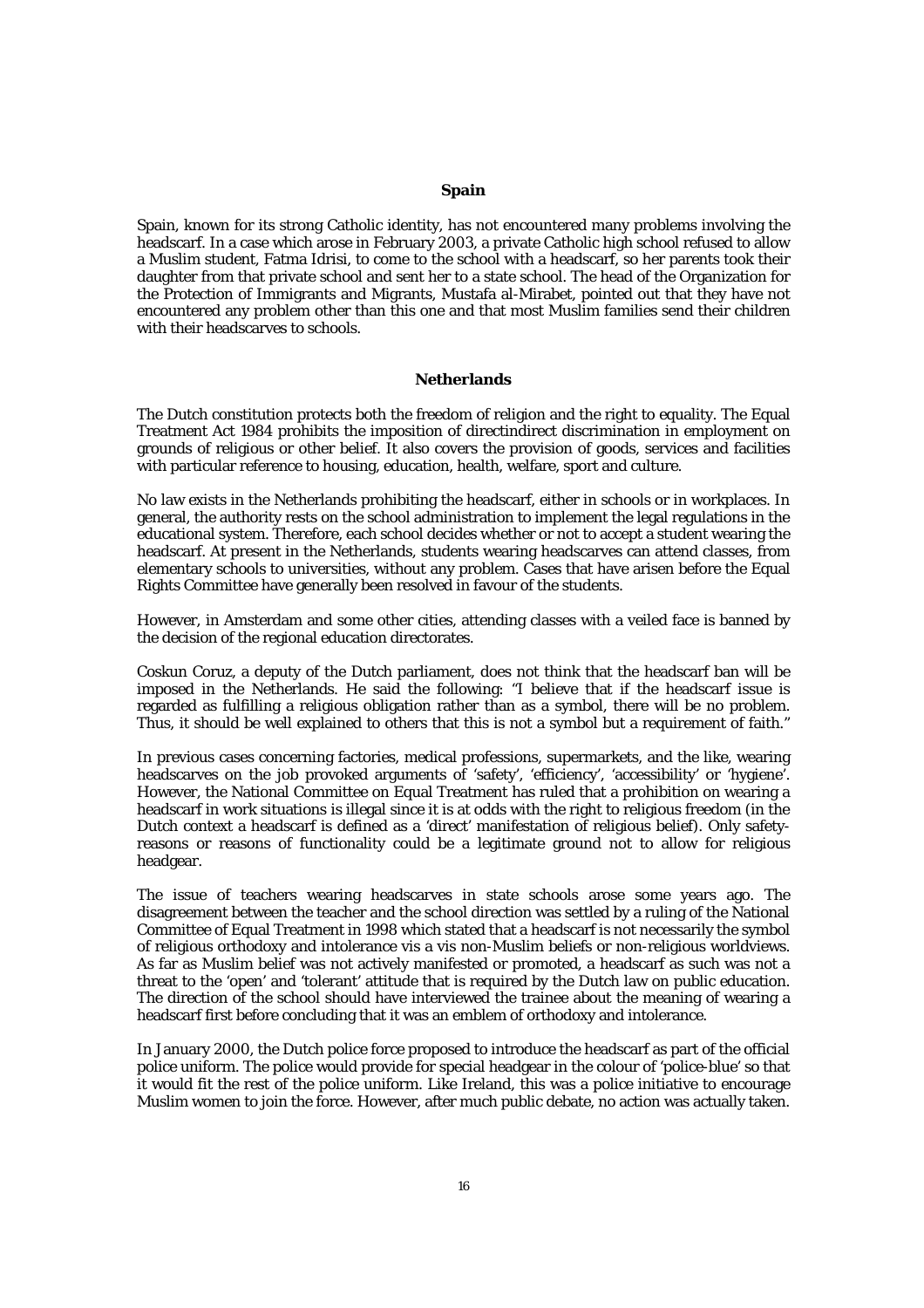# **Conclusion**

Governments must show a willingness to change existing rules and laws – in this case current dress codes - in order to adapt to cultural practices that are considered crucial for the identity of minorities. By its active and accommodating attitude the government shows that it wants to go beyond 'passive' toleration based on the principle of non-interference ('laissez-faire') that leads to 'a mere modus vivendi' between minority and majority groups.

Through such accommodating policies the governments will make it clear that they do not expect minorities to give up their ethnic, cultural or religious identity as a precondition of equal citizenship, and that demands of equal citizenship can be combined with particular ethnic, cultural or religious commitments.

#### Fahad Ansari, 9th March 2004

(i) Since the time of original publication, the situation in Italy has begun to change with the case of Sabrina Verroni, and Italian convert to Islam whose nikab (face veil) caused the local mayor to invoke a fascist era law against wearing masks against her. She was ticketed by a police officer and fined by order of the Mayor. The case has been extremely divisive, and has seen e.g. one Northern League senator Cesarino Monti, propose an even tougher one: a fine of up to 5,000 euros and up to six months in jail for people who cover their faces in public. He expressly excluded from this proposal Italians who often cover their faces with masks for sporting events and festivals. Despite being challenged by some Muslim women to remove her face veil, Ms. Verroni has found support from fashion designer Giorgio Armani who said in a statement released in September:

"It's a question of respect for the convictions and culture of others," Mr. Armani, the fashion designer, said in a statement released late last month. "We need to live with these ideas."

(ii) Since the time of original publication, the state of Bavaria has also banned hijab for school teachers (November 2004). The states of Hesse, Lower Saxony, Baden-Wuerttemberg and Saarland already ban hijab for teachers and in Hesse the ban extends to civil servants. In October 2004, the Federal Administrative Court ruled that the state of Baden-Wuerttemburg had unlawfully banned hijab as it targeted one faith only. As a result of its ruling, nuns teaching in school in the state now have to divest themselves of their habits before entering a classroom.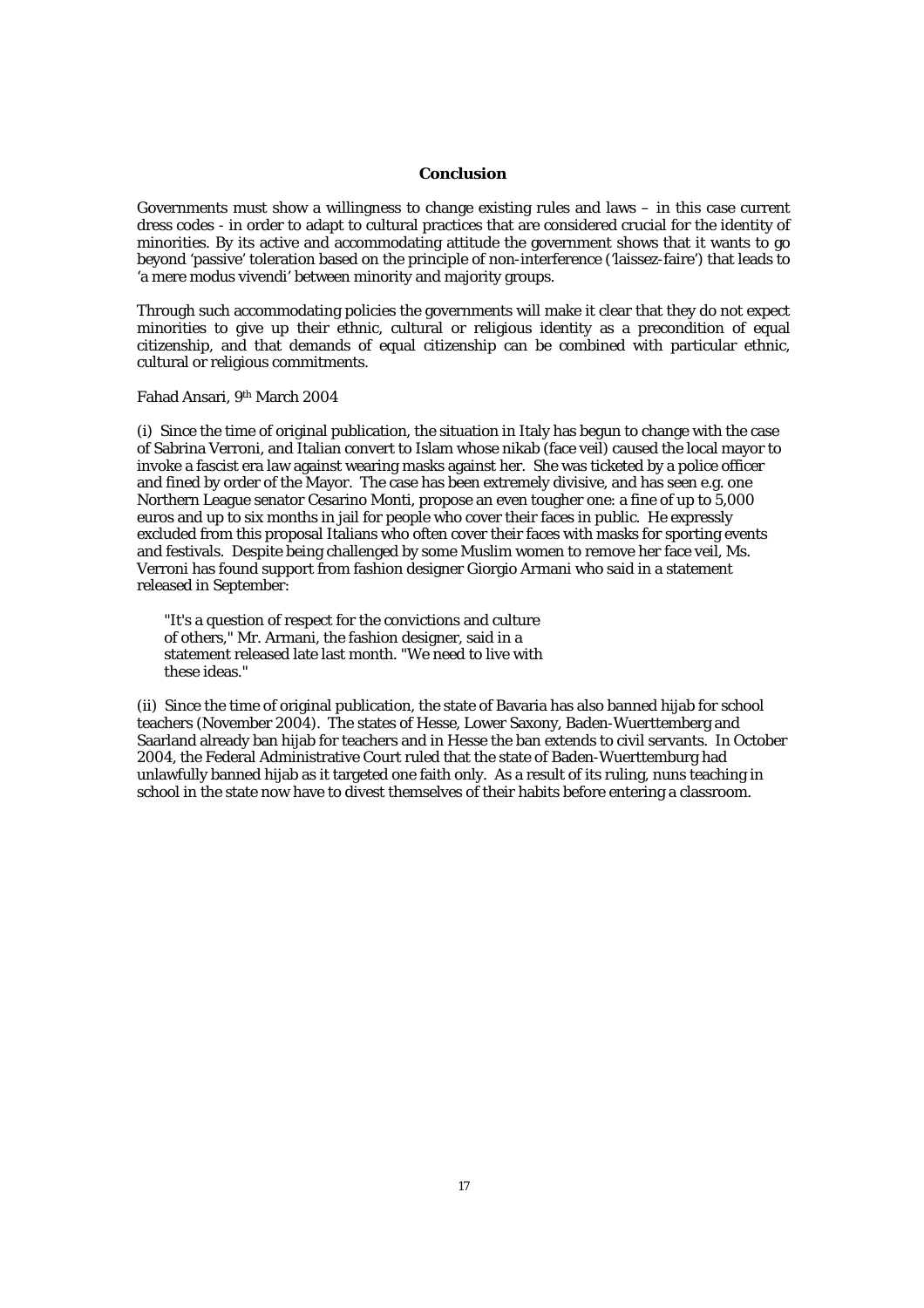# **CHAPTER THREE**

# **French Ban on Religious Signs in School violates Freedom of Religion, and Rights to Education and Work**

#### **Note**

**\_\_\_\_\_\_\_\_\_\_\_\_\_\_\_\_\_\_\_\_\_\_\_\_\_\_\_\_\_\_\_\_\_\_\_\_\_\_\_\_\_\_\_**

This chapter is provided as a background only, being written originally before the French law was enacted and many other decision were made across Europe as listed in Chapters 2 and 3.

# **Background**

Approximately 5 million out of France's 58 million people are Muslims, many of them descendants of immigrants from former French colonies in North Africa. Furthermore, an estimated 50,000 French citizens (ii)embrace Islam each year . Muslims in France face a number of daily problems. One recurring difficulty them is the ban on the Islamically prescribed headscarf from public institutions. The main reason given for this prejudice is that the headscarf conflicts with France's secularism.

The problem stems back to 18th September, 1989 when 3 Moroccan girls were denied admission to Caprielle Hafaz Institute in Paris by the school's director, due to their wearing of the hijab(i). Since that day and up until the 21st May 2003, there has been over 400 "veil problems" according to statistics released by the French Le Nouvelle Observateur.

Two of the most recent incidents occurred in September 2003. On the 25th September, 2 sisters, Lila (16) and Alma Levy (18) were expelled from Henri Wallon lycee in the Parisian northern suburb of Aubervilliers, for refusing to remove their headscarves. Four days later, 12 year old "Hilal" was temporarily prevented from attending classes at Charles-Walch de Thainn in the north of France, for refusing to remove her hijab. On the 10th October, the school irreversibly denied her access to the school. Finally, on the 28th November, the school's disciplinary council decided to expel her. The council stated that "Hilal" refused to respect the school rules by insisting on wearing clothes "of ostentatious religious sign on purpose to harass her colleagues, which runs counter to the secular nature of the school."

On the 1st July 2003, President Chirac appointed the presidential media attaché, Bernar Stasi, as head of a commission assigned with applying secular principles in France and preparing recommendations on the possibility of passing a law that bans the veil in French schools. On the 21st September, French Prime Minister Jean-Pierre Raffarin stated that there was no room for religious symbols in French educational institutions. Expressing his opposition to any "ostentatious expression of religious affiliation", he claimed that "schools cannot be a place to express religious commitment or launch political or religious propaganda". On the 28th November, Prime Minister Raffarin secured a majority approval of his ruling party to pass a bill banning religious signs in school. On 6th December, President Chirac antagonised the Muslim world by declaring that the hijab was "a sort of aggression that is difficult for us [the French] to accept". On 11th December, the Stasi Commission recommended issuing a new law to ban "conspicuous" religious signs from schools, including hijab. Now the world awaits President Chirac's decision on the 17th. [Since originally being written this ban has now come into force].

Opponents of the bill's primary concern is that such a bill will violate the right to freedom of religion, guaranteed by the European Convention of Human Rights, the UN Charter and other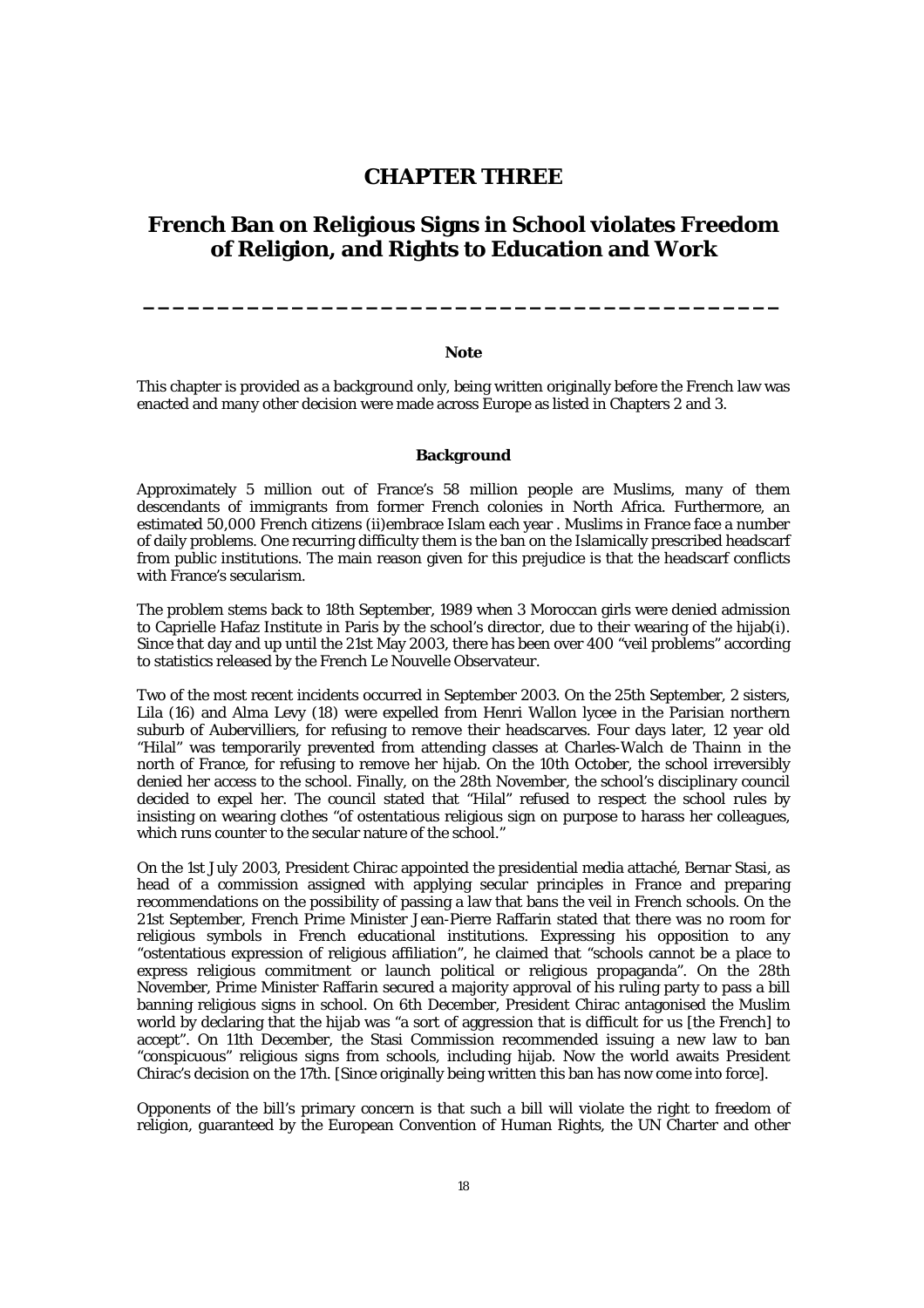international treaties. The IHRC further fears that such a bill would compel many Muslim girls to have to make the extremely difficult choice between their education and their religion. This may well lead to many girls deciding to leave school rather than abandon an essential element of their faith. This will also lead to a violation of the right to education and the right to work, both guaranteed under many international human rights treaties which France has ratified.

#### **Germany**

The IHRC is also deeply disturbed that this prejudice is rapidly increasing in Europe at a governmental level. On 10th October 2003 in Germany, at a meeting of the 16 regional ministers for culture, education and religious affairs in Darmstadt, 7 states backed proposed legislation banning the hijab from public schools while 8 opposed it. The city-state of Bremen had not agreed on a formal position at that time. Subsequently, officials at the meeting issued a statement that each region would now have to decide on the matter "according to their traditions".

On December 9th 2003, the government of Bavaria unveiled a draft law banning the hijab in public schools. The law will not ban Christian and Jewish religious symbols. The Bavarian Minister for Education, Monika Hohlmeier stated that "we are defending pupils against a potential fundamentalist influence and are respecting the wishes of the majority of the parents". The proposed measure must now be ratified by the regional parliament, which is regarded as a formality because of the Christian Democratic Union (CDU) majority. Regional Culture Minister Annette Schavan said that the headscarf is "seen as a symbol of cultural division and part of a history of oppression of women." Schavan defended the decision not to include Christian or Jewish symbols in the ban, saying the state constitution placed Christian and Western values and culture at the heart of the education system.

The ban is a clear violation of freedom of religion in contravention of the European Convention of Human Rights, the International Covenant on Civil and Political Right and other international treaties. It is also clear religious discrimination as Jewish and Christian symbols have not been included in the ban. Again, the ban may result in Muslim girls staying at home and many female Muslim teachers leaving their posts. This will result in a violation of these Muslims' fundamental rights to education and to work.

Bavaria is the second state in Germany to draft such a bill. Baden-Wuettemberg was the first and it is expected to ratify its bill sometime next month. Other states planning similar legislation are Berlin, Brandenburg, Hesse, Lower Saxony and Saarland. Of those, Berlin, Hesse and Saarland want to extend the prohibition to all public institutions.

# **Comparable Cases**

In September 2003, a Muslim teenager was expelled from a private school in Quebec for wearing her hijab. The Quebecan Minister for Education was helpless to remedy the situation as it was a private school. A ruling in February 1995 by the Quebecan Human Rights Commission declared that banning headscarves from school contravened the Quebecan Charter of Human Rights and Freedoms.

This worrying trend is on the increase throughout the world in places as diverse as the United States, Tunisia, Singapore, Turkey and Israel. A recent UNESCO report revealed that many girls face "sharp discrimination" in getting access to schooling in most developing countries. The ban on headscarves in public schools will deny even more girls access to schooling in the "developed" world. Muslim girls should not have to choose between their faith and their education. Both these rights are guaranteed by international law. Compelling them to do so will marginalize Muslim women from society. It will lead to a generation of uneducated and unemployable Muslim women which can only lead to isolation and resentment.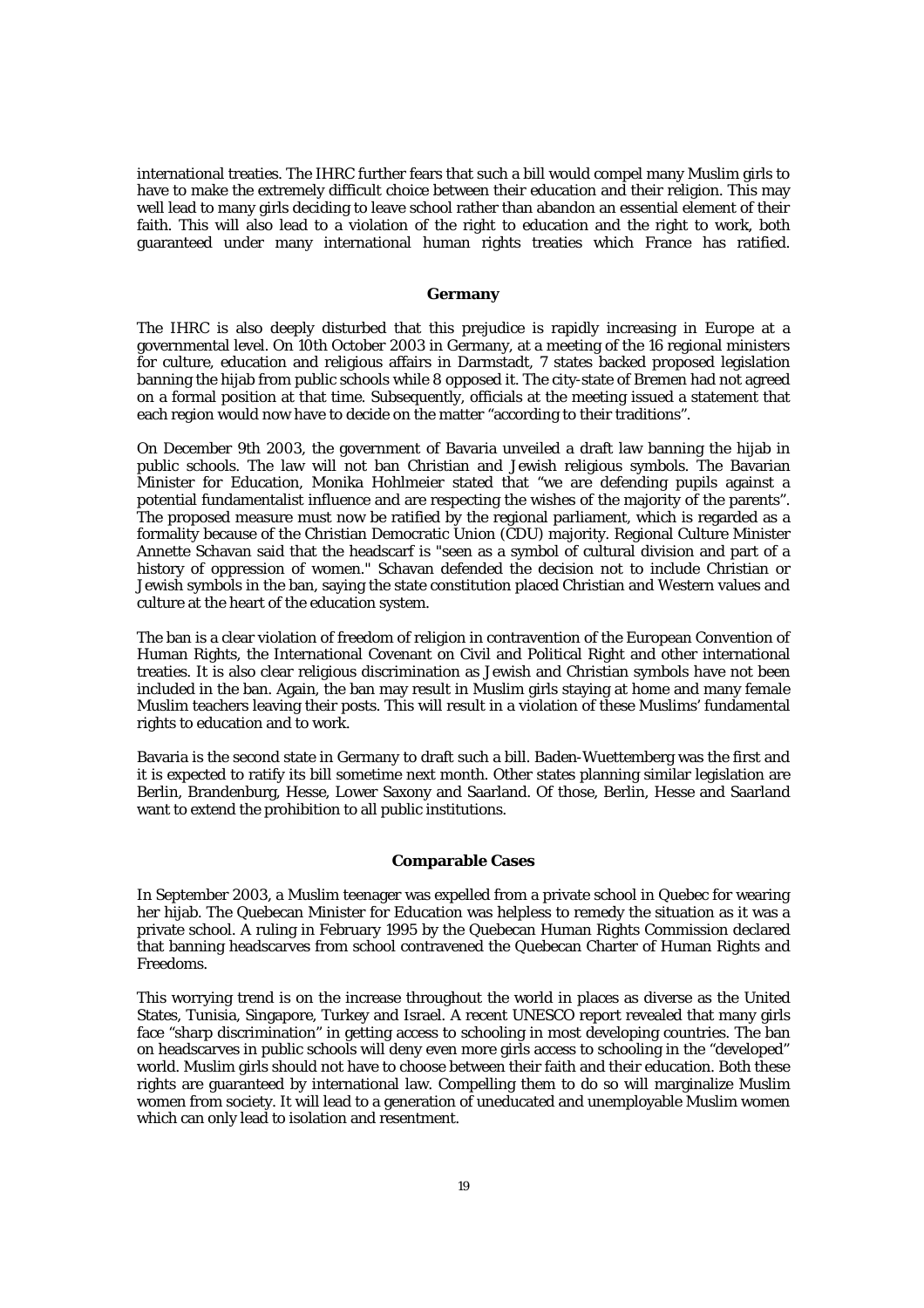Fahad Ansari, 16 December 2003

i. Hijab is the headscarf worn by Muslim women as part of their faith.

ii. Gurfunkiel, Michel, 'Islam in France: The French Way of Life is in Danger' in The Middle East Quarterly (March 1997) Vol. IV(1)